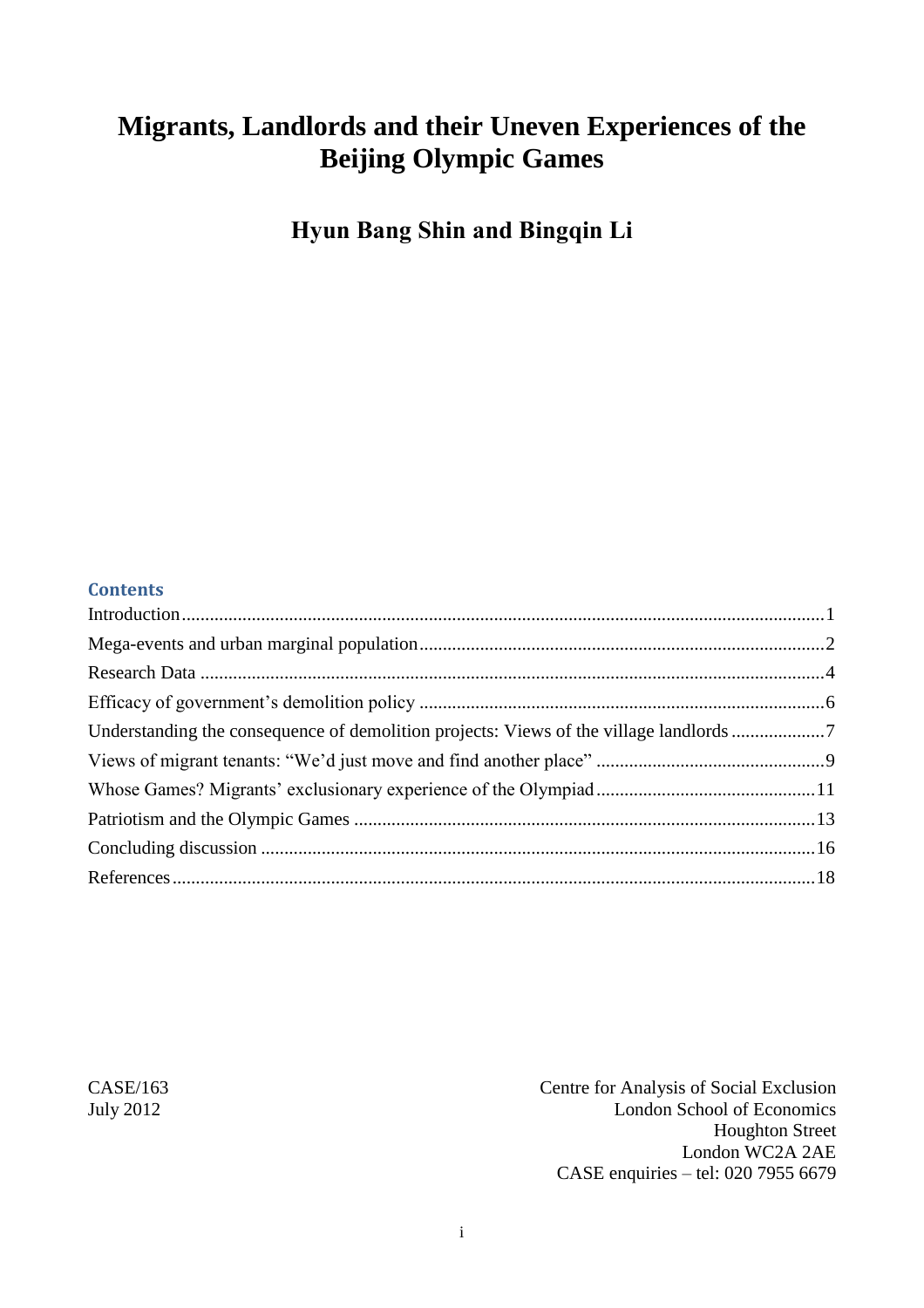# **Centre for Analysis of Social Exclusion**

The Centre for the Analysis of Social Exclusion (CASE) is a multi*-*disciplinary research centre based at the London School of Economics and Political Science (LSE), within the Suntory and Toyota International Centres for Economics and Related Disciplines (STICERD). Our focus is on exploration of different dimensions of social disadvantage, particularly from longitudinal and neighbourhood perspectives, and examination of the impact of public policy.

In addition to our discussion paper series (CASEpapers), we produce occasional summaries of our research in CASEbriefs, and reports from various conferences and activities in CASEreports. All these publications are available to download free from our website. Limited printed copies are available on request.

For further information on the work of the Centre, please contact the Centre Manager, Jane Dickson, on:

| Telephone: | UK+20 7955 6679               |
|------------|-------------------------------|
| Fax:       | UK+20 7955 6951               |
| Email:     | j.dickson@lse.ac.uk           |
| Web site:  | http://sticerd.lse.ac.uk/case |

#### Hyun Bang Shin Bingqin Li

All rights reserved. Short sections of text, not to exceed two paragraphs, may be quoted without explicit permission provided that full credit, including  $\odot$  notice, is given to the source.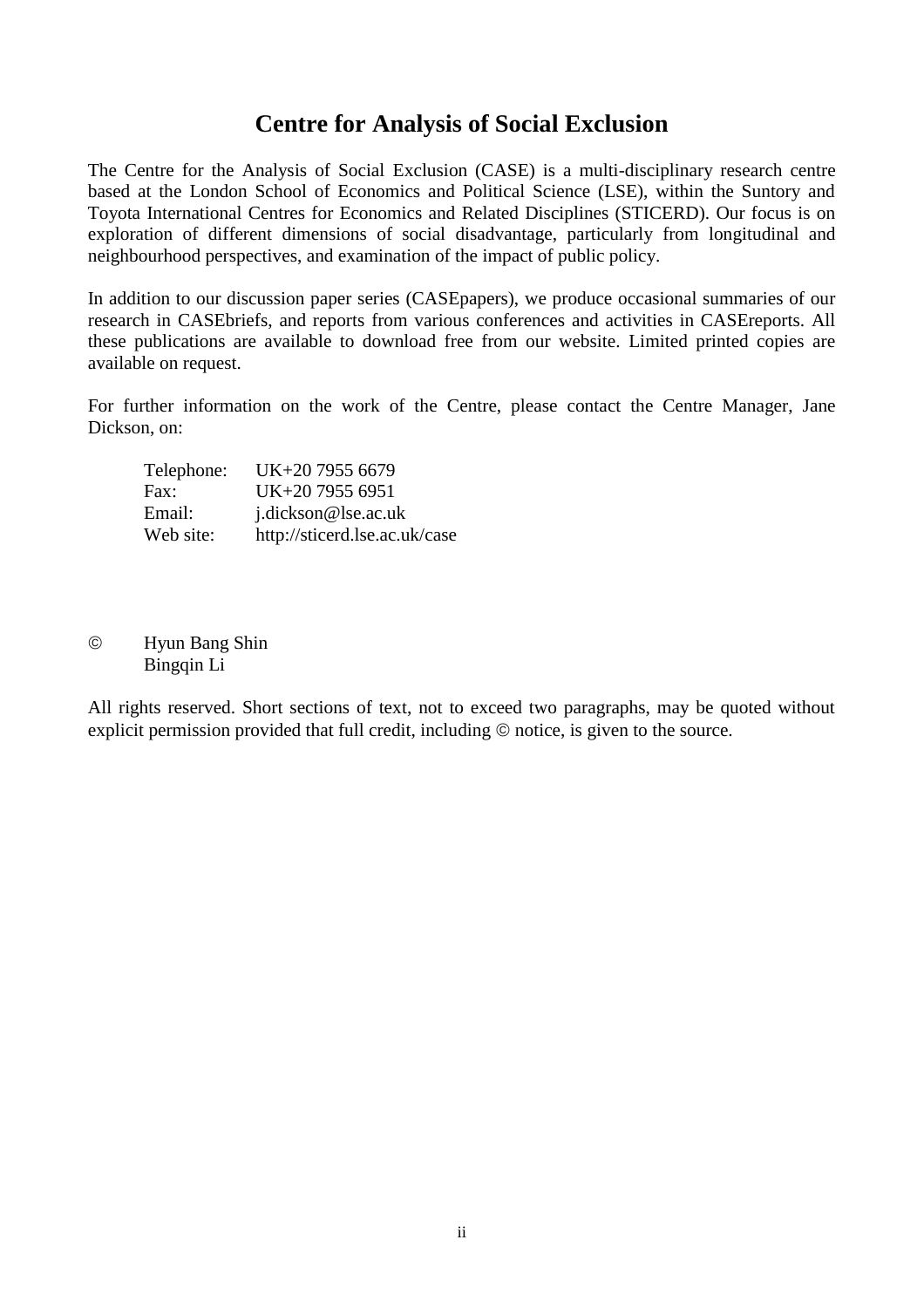## **Editorial Note**

Hyun Bang Shin is a lecturer in the Department of Geography and Environment, LSE and Bingqin Li is a lecturer in the Department of Social Policy, LSE. Both are CASE Associates.

### **Acknowledgement**

The authors would like to thank the support of the British Academy Small Research Grant, and also thank Mr Cheng for his kind assistance to the field research reported in this paper. Thanks are also due to Abigail McKnight for helpful comments, and to Jane Dickson for the editorial support. The usual disclaimers apply.

# **Abstract**

Hosting of mega-events such as the Olympic Games tends to be accompanied by voluminous media coverage on the negative social impact of the Games, and the people in the affected areas are often considered to be one victim group sharing similar experiences. The research in this paper tries to unpack the heterogeneous groups in a particular sector of the housing market, and gain a better understanding of how the Olympic Games affects different resident groups. We take the example of the Beijing Summer Olympic Games and resort to empirical findings in an attempt to critically examine the experience of migrant tenants and Beijing citizens (landlords in particular) in 'villages-in-the-city' (known as *cheongzhongcun*) by delivering their own first-hand accounts of city-wide preparation for the 2008 Beijing Summer Olympiad and the pervasive demolition threats to their neighbourhoods. The paper argues that the Beijing Summer Olympiad produced uneven, often exclusionary, Games experiences for a certain segment of urban population.

JEL classification: I31, D63, O18

Keywords: Beijing, Olympic Games, housing, marginality, patriotism, exclusion Corresponding author: Hyun Bang Shin [\(h.b.shin@lse.ac.uk\)](mailto:h.b.shin@lse.ac.uk).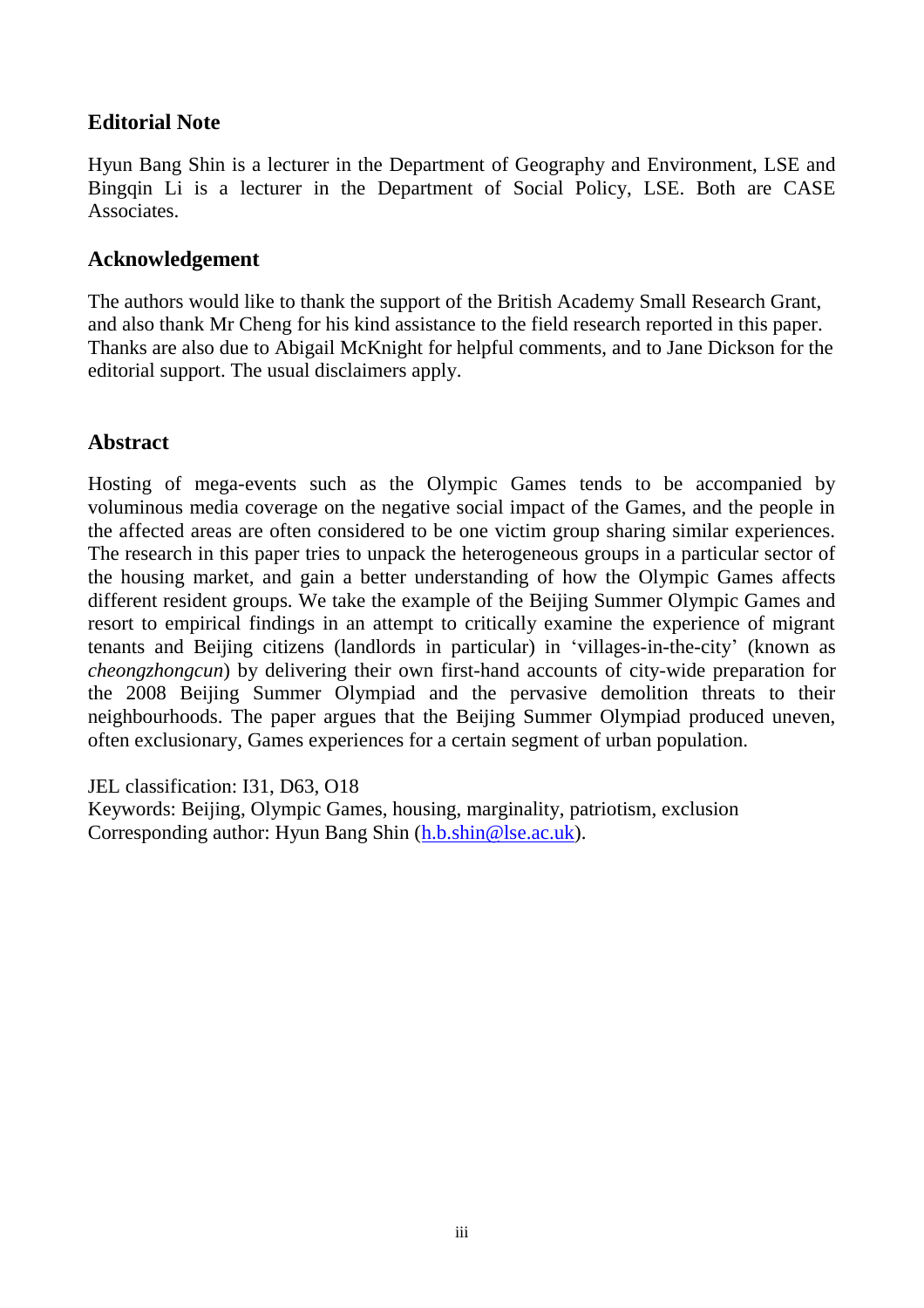### <span id="page-3-0"></span>**Introduction**

In urban China, migrants only have limited housing choices and experience insecurity of housing tenure, the conditions of which are framed by the imposition of temporary status through the continued exercise of household registration system. Also known as *hukou* in Chinese, the household registration system has been inherited from the planned economy era, and regulates the urban social welfare provision (including public housing), limiting access on the basis of local household registration. This places unskilled migrants without abundant financial resources in greater disadvantage when they move to cities. As for migrants' housing, higher-income migrants would have access to urban private homeownership and the rental sector in urban housing markets that have seen price spikes in most major cities in recent decades. For all other migrants, unless their accommodation is provided by their employers (Li and Duda, 2010), the major form of tenure would be private rental tenure (Wu, 2008). Low-income migrants often end up settling down in more accessible residential space in urban fringes and abandoned sub-urban industrial sites or in dilapidated inner-city areas where local Beijing residents exercise landlordism to rent out extra spaces for private rental income. Houses in these areas usually have poor physical conditions and are often deficient of basic services (Huang and Jiang, 2009). However, they provide the most accessible and affordable solution for migrants' need to stay closer to their jobs under severe financial constraints (Li et al, 2009).

When Beijing was preparing for the 2008 Summer Olympic Games, the municipality made a strong emphasis on carrying out environmental improvement projects (aka demolition and displacement) in what are known as *chengzhongcun* or villages-in-the-city (hereafter VICs), where migrant tenants far outnumber local Beijing permanent residents. These VICs are loci of informal building practices that evade municipal building codes, providing low-quality shelters predominantly for migrant tenants who cannot find affordable dwellings in central districts (Wang et al, 2009). In Beijing, these are dilapidated residential areas often located in urban fringes or former industrial sites, classified by some academics in China as being part of 'urban corners' to indicate their marginal position (Zhu, 2005). While these VICs are found in large scale in major cities across mainland China, their origin and its development patterns show variations.<sup>1</sup> One important shared feature is the informal building practices by former farmers who densify their own dwellings to add extra space for private lease to migrants in order to gain rental income. The degree of building density tends to be very high in the Pearl River Delta region, while Beijing sees relatively lower density. Therefore, VICs may not be 'informal settlements' in its original formation, but informal in nature through evolution, given its prevalent informal building practices. It was reported from a

 1 In general, VICs have developed due to the rapid urban expansion engulfing former rural villages, resulting in the conversion of collectively owned 'land for cultivation' (and sometimes 'land for housing' known as *zhaijidi*) into urban construction land. In cities like Guangzhou and Shenzhen, the expropriation of farmland into urban construction land tends to occur with the village families retaining their *zhaijidi*, while urban governments allow village collectives to exercise collective ownership of a small share of former farmland in order for them to carry out economic activities (see Tian, 2008). In Beijing, however, all lands including farmland for cultivation and *zhaijidi* for residential use tend to be expropriated (ibid), while the affected farmers retain the ownership of their dwellings and become urban citizens with jobs provided in the state sector.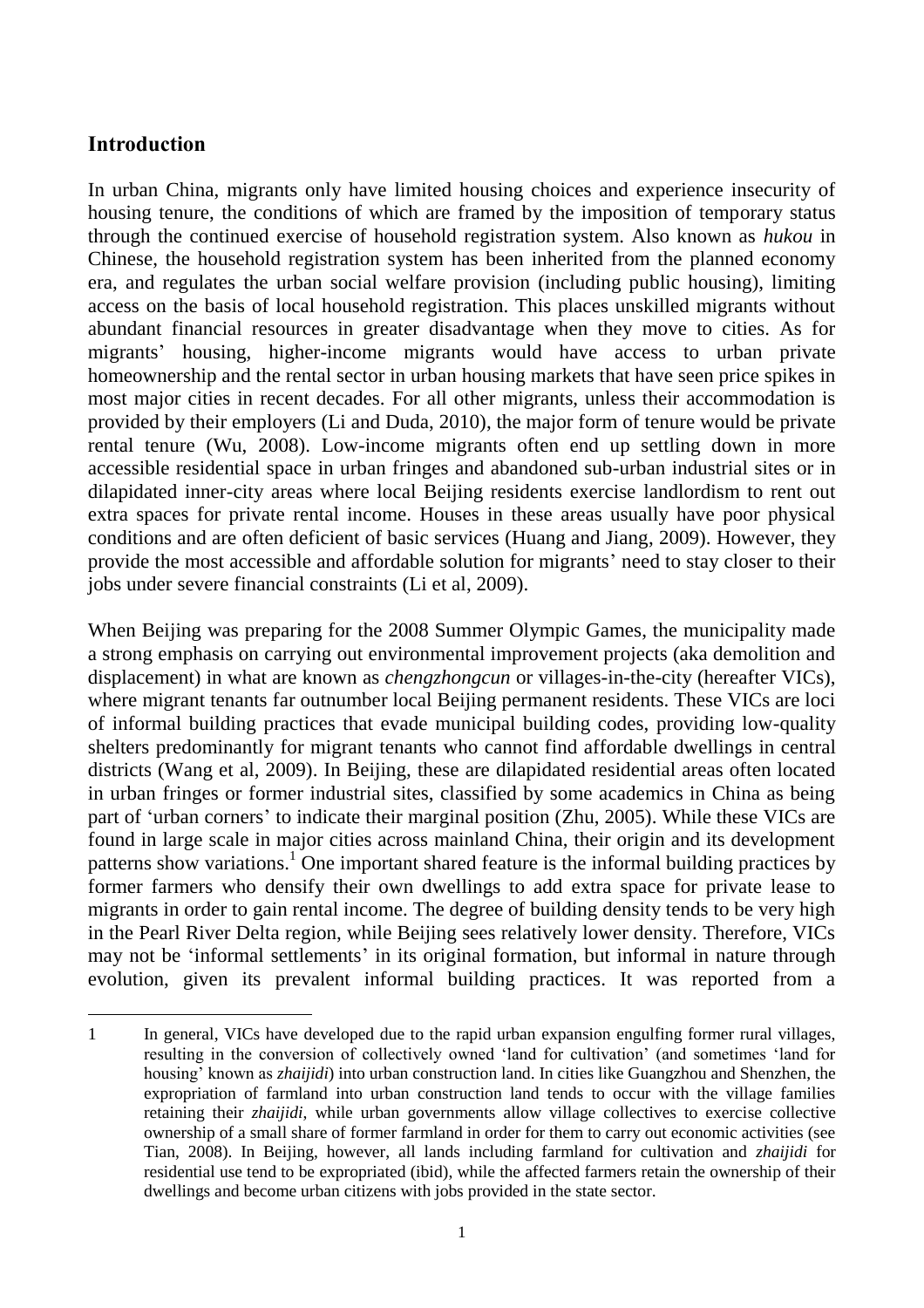government survey that about 332 VICs were present in the central and near sub-urban districts as of the early 2000s (Li and Zhang, 2006). In September 2004, the Beijing municipal government decided to carry out environmental improvement projects in 231 VICs accommodating 33,935 households, and specifically aimed at completing these projects in 171 VICs before the 2008 Olympic Games (Shin, 2009). These were overseen by a municipal organisation called the '2008 Environmental Construction Head Office' (set up in December 2005), working together with other district governments. It was estimated that the demolition of 171 VICs might lead to the eviction of about 74,100 permanent village residents and about 296,400 migrants (ibid).

The demolition of VICs might have incurred heavy costs to both migrant tenants who rely heavily on VICs for private rental dwellings, and also local village landlords whose livelihood depends largely on rental revenues. While some studies have made reference to the issue of mass displacement through urban renewal (Shin, 2009; Smith and Himmelfarb, 2007) and the use of the Games as a means to draw public attention away from exacerbating inequalities (Broudehoux, 2007), they tend to draw on secondary sources and personal observations for discussions. This paper presents post-Games empirical findings in an attempt to critically examine the experience of migrant tenants and Beijing citizens including village landlords by delivering their own first-hand accounts of (a) how their life were disrupted by the city-wide preparation for the Olympic Games and (b) how they experienced the Games. The specific questions this paper asks are as follows. To what extent did the demolition of VICs during the Olympic Games preparation period fulfil its original goal? What did the demolition mean to local village landlords and tenants? How did tenants react? Did tenants lose access to affordable dwellings in Beijing? What were the actual experiences of the Olympic Games for those migrants who stayed in Beijing during the Games period? Through these questions, the research in this paper tries to unpack the heterogeneous groups (in terms of tenure and residency status) in a particular sector of the housing market, and gain a better understanding of how the Olympic Games affects different resident groups.

Three main arguments are put forward. First, the loss of VICs due to the preparation for the Olympic Games did not heighten constraints on migrants' access to affordable housing owing largely to migrants' mobility and the continued presence of other VICs. Second, the landlords in VICs had been also harmed, as they faced loss of rental dwellings as major sources of household income. Third, there was a clear division between the two groups (migrants and Beijing citizens) in terms of participating in neighbourhood activities associated with the celebration of the Olympic Games, reinforcing migrants' presence in Beijing as outsiders.

### <span id="page-4-0"></span>**Mega-events and urban marginal population**

While host cities and countries find mega-event hosting as "an opportunity for a massive physical and image make-over" (Short, 2008, p.339), mega-events are criticised for their role in making cities for visitors, neglecting the needs of local residents and producing uneven distribution of material costs and benefits (Eisinger, 2000; Gratton et al., 2006; Whitson and Macintosh, 1996). Demolition of affordable dwellings incurring residents'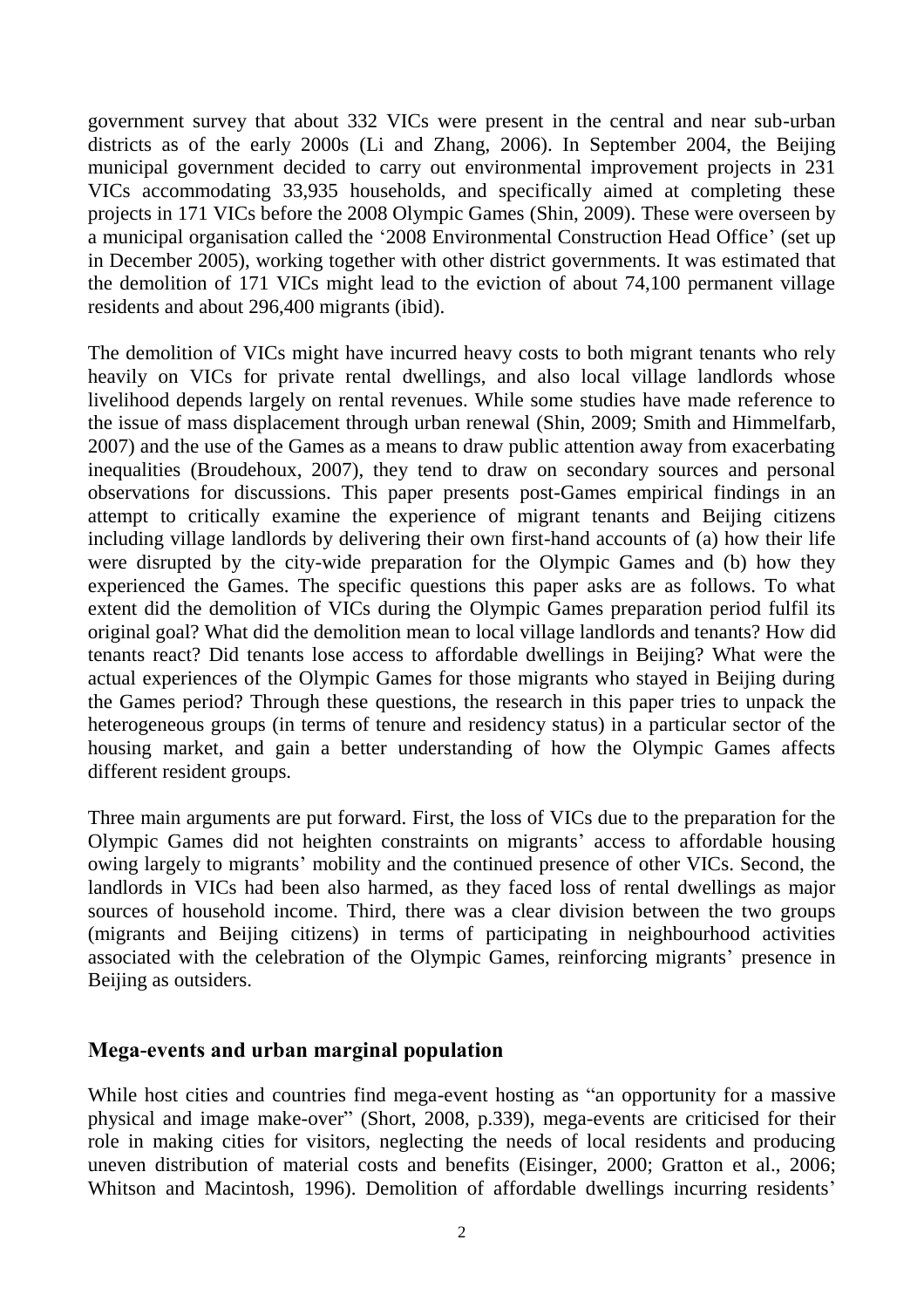displacement has often been cited as one of major negative social impacts of hosting megaevents such as the Olympic Games (ACHR, 1989; Lenskyj, 2002; Olds, 1998; Porter, 2009; Shin, 2009). Various reports suggest that such displacement is larger in scale and more brutal in nature in developing countries (Smith and Himmelfarb, 2007; Greene, 2003; Dupont, 2008). A report by the Centre on Housing Rights and Eviction indicates that the number of Beijing residents displaced due to Olympics-related urban (re)development projects between 2000 and 2008 was estimated to reach about 1.5 million (about 14 per cent of Beijing's permanent residents) (COHRE, 2007). As the COHRE speculates, these numbers are unlikely to include migrants, as government reports usually refer to only those permanent local residents who are eligible for compensation.

Critics further argue that it is the powerless in the society who disproportionately bear the burden of cities being constructed to cater for the needs of visitors rather than local inhabitants (Eitzen, 1996). Those poorer segments of the society and those socially marginalised tend to go through an experience that is detached from the rest of the city's festive mood (Lenskyj, 2002; Greene, 2003). For instance, in Athens, Romani population was the main victim of eviction during the period of the city's preparation for the 2004 Summer Olympic Games, an attempt by the authorities to keep them away from the Games venues (COHRE, 2007). In Seoul, at the time of preparing for the 1988 Seoul Olympic Games, one of the most brutally oppressed groups by the government was the low-income communities whose sites were near the Olympic torch path, as the government did not want them to be exposed to the media (ACHR, 1989). Delhi as the host city of the 2010 Commonwealth Games also saw the intensifying "aestheticization of city space" (Bhan, 2009, p.140), removing slums in central city areas in order to transform the city image in line with the 'world class city' vision that Delhi promoted.

The negative social impact of hosting mega-events is often overshadowed by the politics of the events. In developing countries in particular, hosting mega-events such as the Olympic Games and FIFA World Cup has been frequently associated with the national politics such as the nation-building in formerly divided countries (Steenveld and Strelitz, 1998); the promotion of multicultural national identity (Van der Westhuizen, 2004); signalling the reentry of the host country into the global community (Hiller, 2000); changes to political institutions (Black and Bezanson, 2004). Host nations engage with symbolic politics, mobilising societal support to achieve particular visions of the state (Black, 2007). Such associations of mega-events with the national politics suggest that any opposition to megaevent hosting itself may easily be interpreted as challenging the ruling regime, thus facing oppression. Furthermore, as John Short notes, mega-events ironically "reinforces nationalism" rather than transcending it (Short, 2008, p.325). The national prestige associated with mega-events such as the Olympiad, and the use of patriotic sentiment boosted by the national government produce unfavourable political environment for those expressing dissent or objecting to government policies. Social outcasts such as homeless people or persistent protesters against government policies are often criminalised and kept away from the public (COHRE, 2007).

These studies suggest that when we examine the experience of the marginalised groups in an Olympic project, we need to examine both the physical and subjective experiences of the affected, shaped within the political economic constraints of the host nation. It would also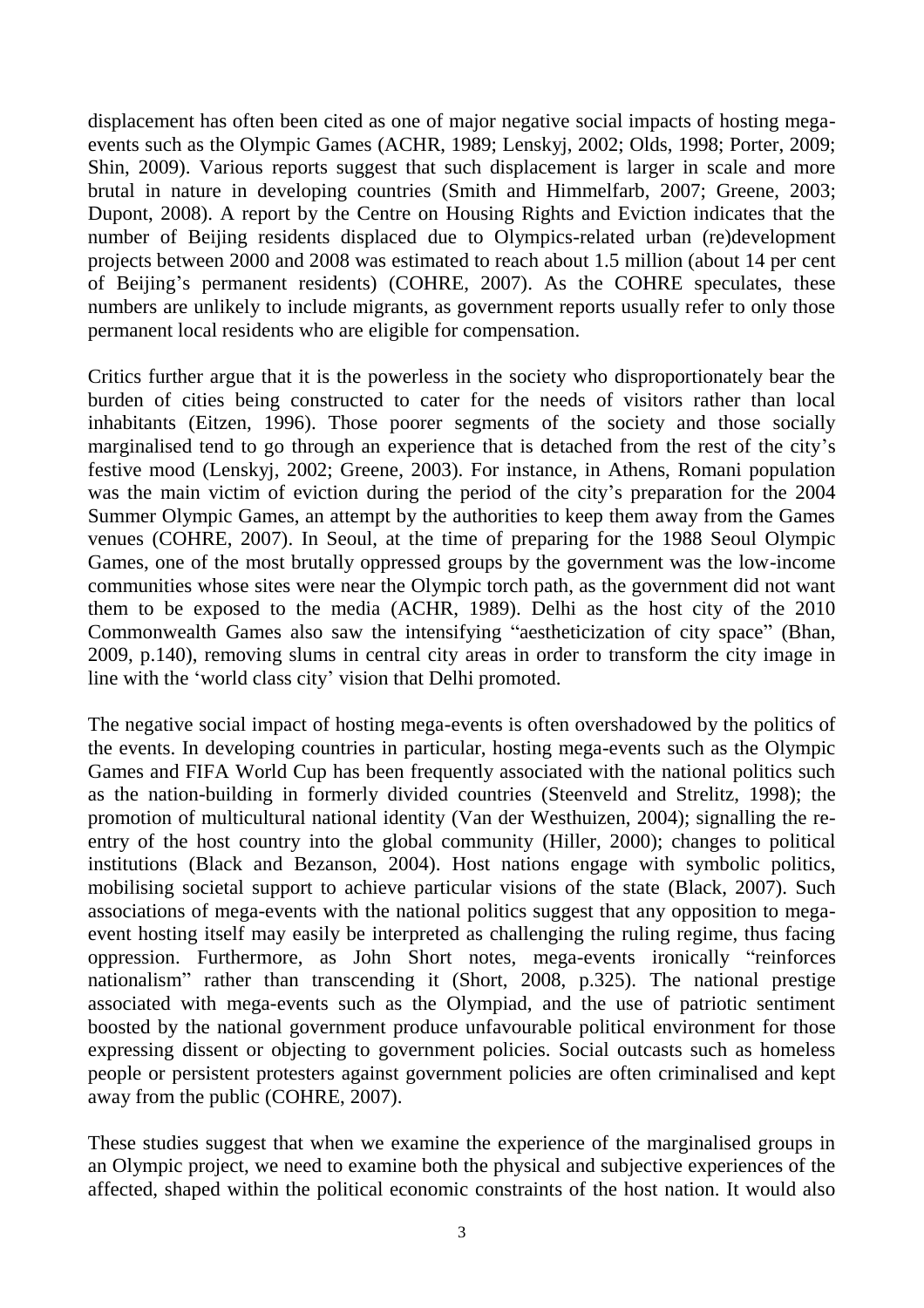be necessary to have a longer historical view (Davis, 2011) so that the role of demolition of low-income settlements in urban policy-making could be better understood. Therefore, in our study on the experiences of Beijing's VICs residents including both migrant tenants and their landlords, we will also focus on their physical and subjective experiences of the Games.

#### <span id="page-6-0"></span>**Research Data**

In order for us to clearly understand VIC residents' actual experiences of the 2008 Beijing Summer Olympiad, we intended to carry out post-Games fieldwork, involving qualitative interviews with migrant workers as well as village landlords with formerly rural origin. These interviews were carried out between December 2008 and January 2009. Beijing is known for its concentric ring-roads: the areas around and beyond the fourth ring-road are usually described as 'near sub-urban' areas (see Figure-1).





The official statistics indicate that as of 2008, the number of migrants in Beijing reached 27.4 per cent of all permanent residents. The majority of migrant population (56 per cent) live in near sub-urban districts (Haidian, Chaoyang, Fengtai and Shijingshan) (see Table-1 below). Haidian was chosen as the main district for field research site selection, as it had the largest share of VICs when the municipal government identified 231 VICs for demolition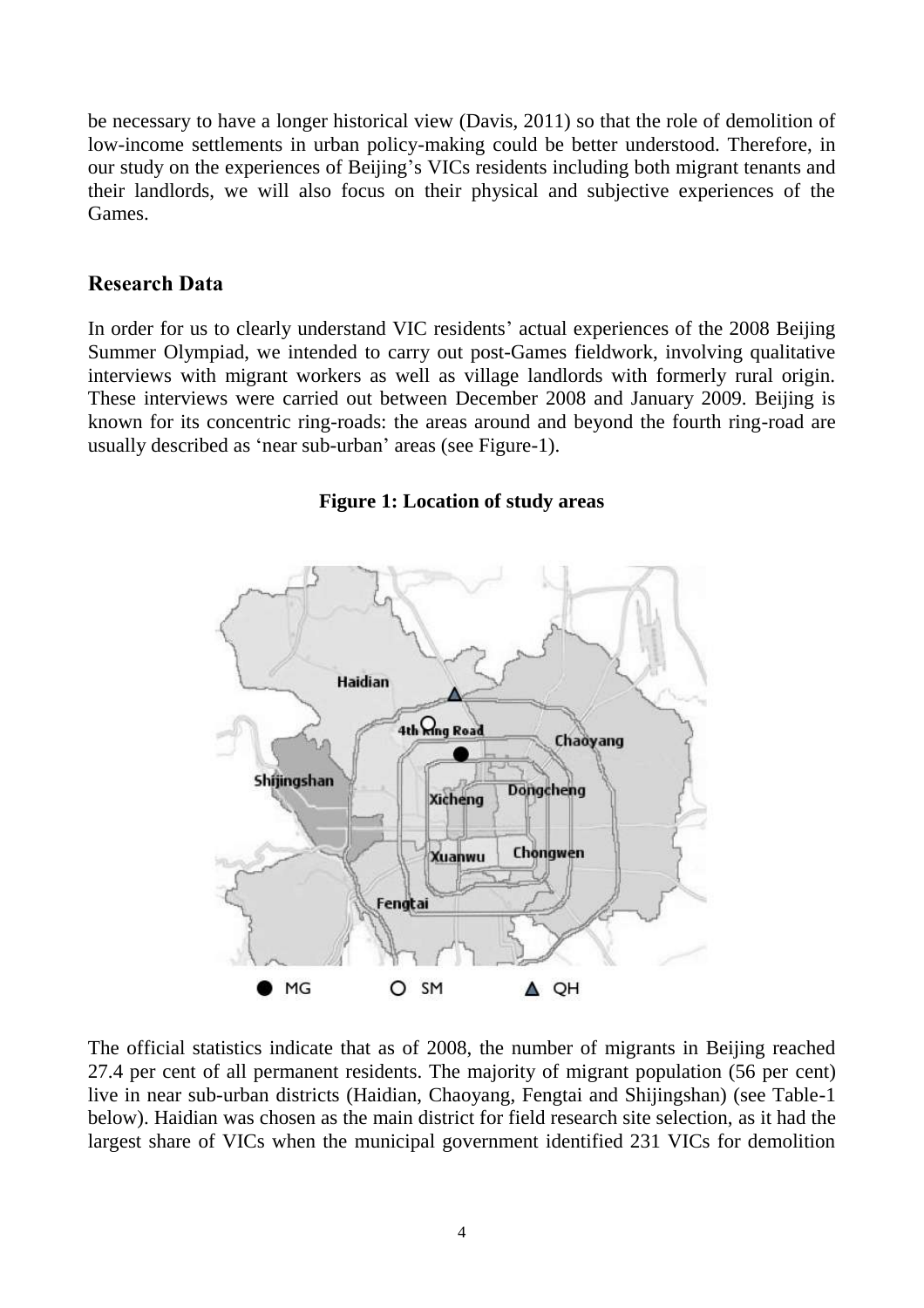by 2010.<sup>2</sup> As shown in Table-1, Haidian had nearly one million migrants, constituting about one third of its total population. In Haidian, three neighbourhoods were selected based on accessibility and their locational proximity to the city centre. One neighbourhood (marked MG for confidentiality) is located just outside the northern section of the third ring-road near disused rail track north of Beijing North Station; the second neighbourhood (SM), just outside the northern section of the fourth ring-road near Tsinghua University and Yuanmingyuan; and the third neighbourhood (QH), adjacent to the intersection between the fifth ring-road and G6 Jing Zang expressway. QH consists of three sub-neighbourhoods, named QH 2-, 3- and 4-Street. As part of redevelopment, QH 2- and 3-Street were undergoing demolition, which commenced in 2005 and 2006 respectively according to QH interviewees, and remained on-going as of December 2008. Official estimates of the population size were not available, but the interviewees suggested that the number of local Beijing households in MG, SM and QH 4-Street reached 50~60, 150 and 1000 households respectively. The interviews with migrant tenants suggest that house rents declined with distance from the city centre so that people paid on average cheaper monthly rents in QH (24~35 yuan/m2) than in SM (40~50 yuan/m2) or MG (35~71 yuan/m2).

|                              | Population (thousand persons) | <b>Population Density</b> |                  |                                  |
|------------------------------|-------------------------------|---------------------------|------------------|----------------------------------|
|                              |                               | Migrants                  | % of<br>migrants | (people per square<br>kilometre) |
| <b>Beijing (total)</b>       | 16,950                        | 4,651                     | 27.4%            | 1,033                            |
| Inner city districts         | 2,083                         | 381                       | 18.3%            | 22,546                           |
| Dongcheng                    | 553                           | 101                       | 18.3%            | 21,823                           |
| Xicheng                      | 673                           | 112                       | 16.6%            | 21,284                           |
| Chongwen                     | 297                           | 53                        | 17.8%            | 17,978                           |
| Xuanwu                       | 560                           | 115                       | 20.5%            | 29,614                           |
| Near suburban districts      | 8,356                         | 2,601                     | 31.1%            | 6,549                            |
| Haidian                      | 2,930                         | 906                       | 30.9%            | 6,802                            |
| Chaoyang                     | 3,083                         | 998                       | 32.4%            | 6,775                            |
| Fengtai                      | 1,753                         | 489                       | 27.9%            | 5,733                            |
| Shijingshan                  | 590                           | 208                       | 35.3%            | 6,997                            |
| Outer suburban districts     | 4,708                         | 1,443                     | 30.6%            | 748                              |
| Other districts and counties | 1,803                         | 226                       | 12.5%            | 206                              |

**Table 1: Permanent population and density in Beijing, 2008**

Source: Beijing Statistical Yearbook 2009

 $\overline{a}$ 

<sup>2</sup> Among the 231 VICs, most were concentrated in three near-suburban districts of Haidian (70 VICs), Chaoyang (57 VICs) and Fengtai (51 VICs), as shown in the news report included in the Real Estate Industry Monitoring Report (29 October 2004) found on this link, <http://www.lgqjd.gov.cn/oa/infofiles/files/00001426.doc> (last accessed 19 May 2012).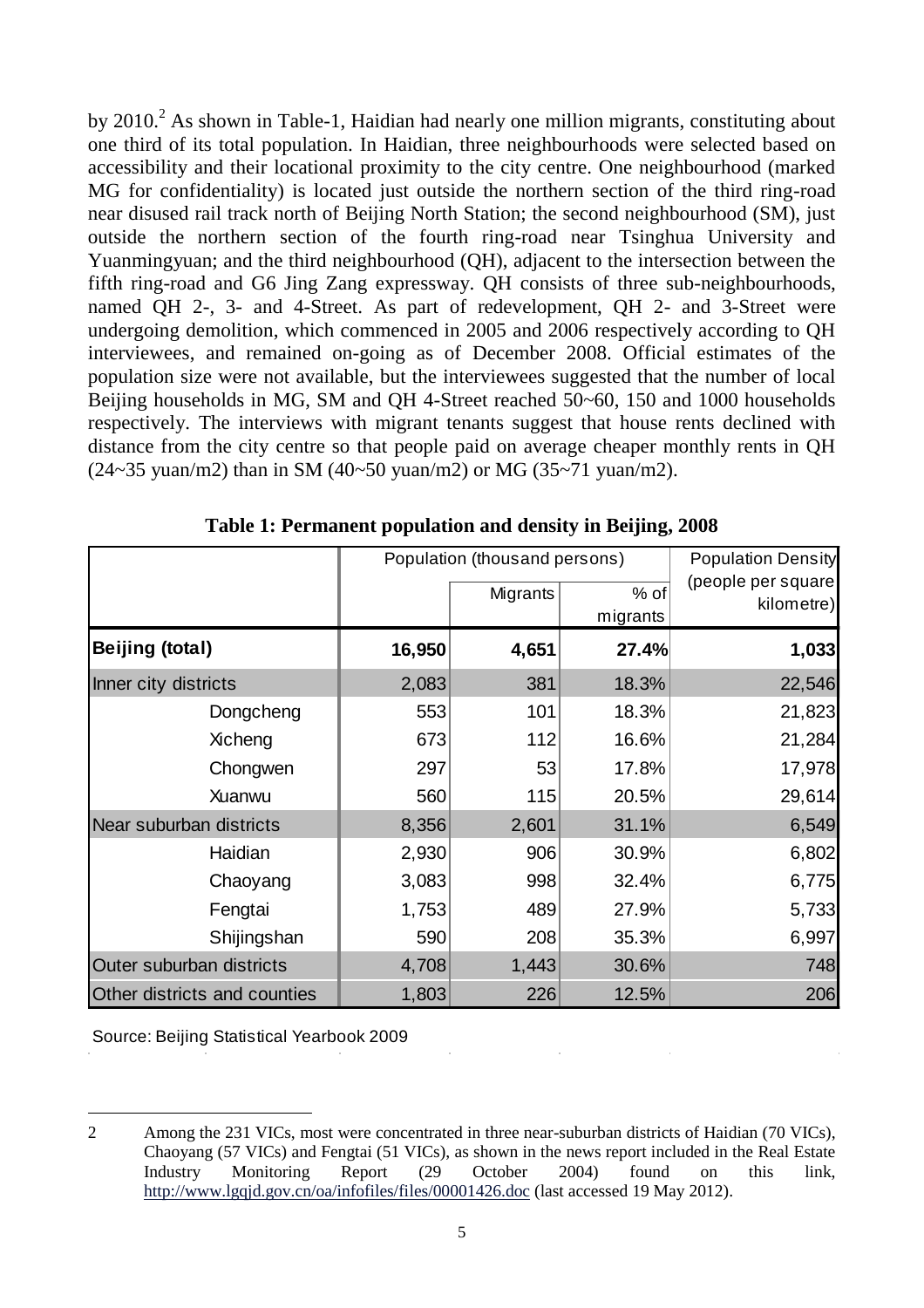In total, 48 qualitative interviews were conducted: 17 in MG, 10 in SM and 21 in QH. Interviewees were selected from various parts of each neighbourhood, taking into account their tenure and household registration status: 28 migrant tenants and 20 local Beijing permanent residents, the latter divided into two groups, 14 landlords and 6 non-landlords. Snowballing was applied in order to recruit migrant tenants who experienced house-move due to demolition during the pre-Games period. In the case of migrant interviewees, the average number of years of residence in Beijing turned out to be 5.9 years for those in QH, 3.5 years for SM and 6.7 years in MG.

# <span id="page-8-0"></span>**Efficacy of government's demolition policy**

According to the Haidian district mayor, 47 VICs were subject to environmental improvement by December 2006 as part of the Games preparation, involving the demolition of 2,215,000 square metres of illegal construction (Haidian District Government, 2007a, p.45). In its 2009 annual yearbook, the Haidian district government summed up its Olympic-related environmental improvement efforts, stating that 63 VICs and urban corners were subject to comprehensive improvement (Haidian District Government, 2009, p.121).

The work progress was slower than planned. As early as in November 2005, the 'municipal management committee' of the Haidian district admitted in its annual progress report that while it aimed to undertake 17 VIC improvement projects involving the displacement of more than 560 households and the demolition of 57,000 square metres, only two projects were completed and another nine had just started, leading to the displacement of 157 households and the house demolition of 6,027 square metres. The district government also announced that while it aimed at implementing 29 VIC projects and displacing 2,872 households altogether in 2005 and 2006, only 5 were completed and 1542 households displaced by December 2006, resulting in the completion rate of 53.7 per cent (Haidian District Government, 2007b). These suggest that the district government might have rushed into project completion in the remaining days before the Olympic Games opening, and some projects might have remained incomplete or postponed. For instance, West Street in SM was supposed to be regenerated, but it clearly did not happen. As one landlord interviewee in his 30s living with parents said:

It's been said during the last ten years that this place would be demolished...Before the Olympic Games, newspapers said SM West Street would be demolished, but until now, nothing has been demolished  $(S3)^3$ 

Furthermore, the characteristics of those 171 VICs selected for demolition could also be questionable. While some VICs experienced wholesale demolition such as those located on what became the Olympic Park complex, some others might have been pin-pointed to maximise the output during the limited time. This was the case of QH village demolition. While QH village as a whole constitutes a large area divided by QH River, only a small section of QH 4-Street, located in the south-eastern corner where it meets the expressway,

 3 In this paper, in addition to basic details of interviewees, each interviewee is identified by the classification code that represents village name and interview sequential number. Q2, Q3 and Q4 denote QH 2-, 3- and 4-Street respectively.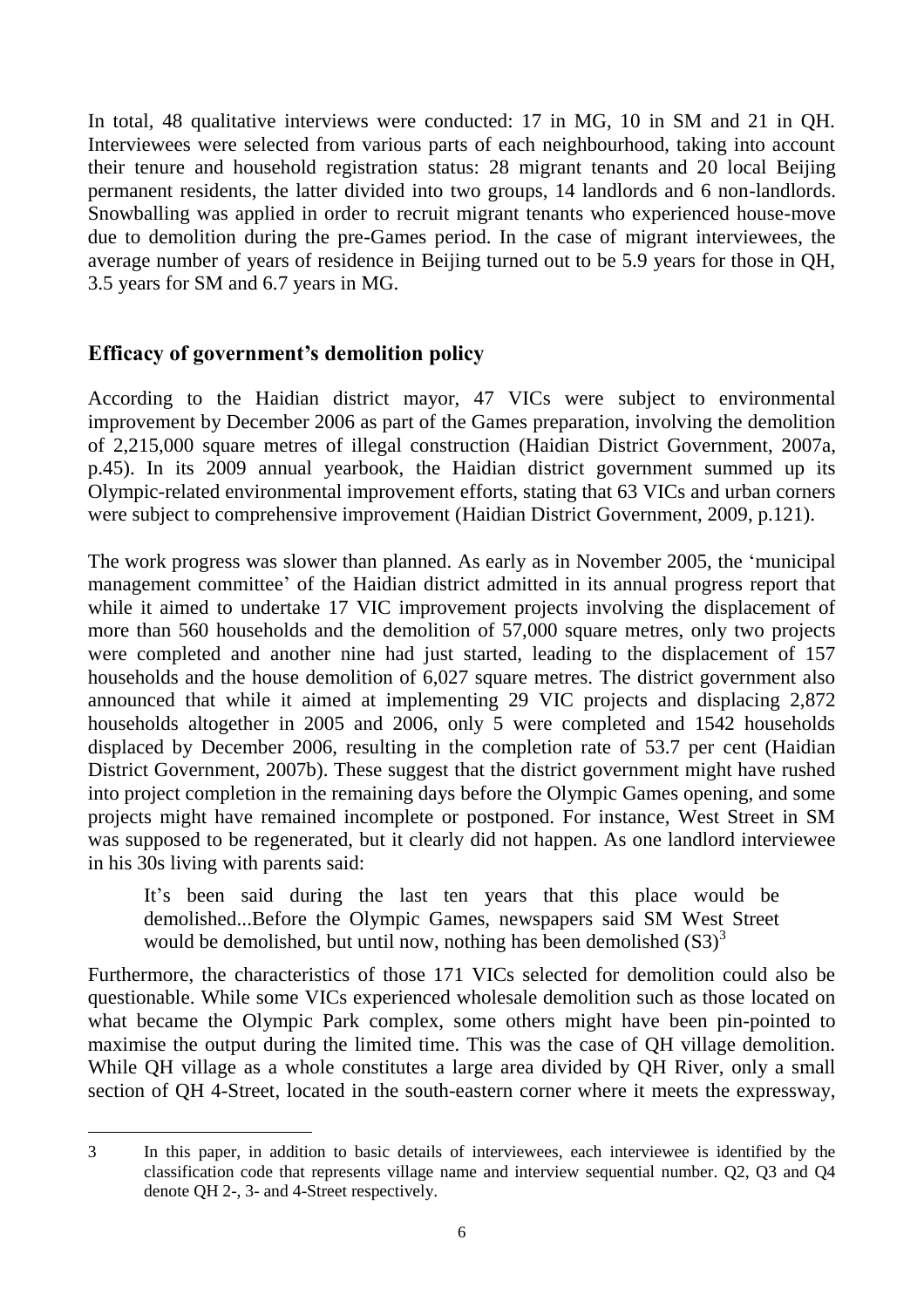was designated for demolition to be turned into a green space (see Figure-2). This project was announced to be an Olympic Games related VIC improvement project in July 2006. The area to the east of the expressway used to be a large VIC, also demolished to make way for the Olympic Park complex. The case of QH-4 Street's partial demolition clearly indicates that the government attempts to demolish VICs as part of the Games preparation might have left some VICs only partly affected rather than complete eradication. As a landlady in her 50s from MG village expresses, talks about VICs demolition might have been "only a slogan" for some areas, as "the state did not have the strength" (M16).



**Figure 2: QH village precinct and the location of demolition areas**

### <span id="page-9-0"></span>**Understanding the consequence of demolition projects: Views of the village landlords**

To those village landlords, the news of demolition of other VICs as part of the Olympic Games clean-up provoked mixed feelings about the future of their own neighbourhoods. Among the 14 village landlord interviewees, 11 were aware of the demolition of VICs within the fourth ring-road or near major Olympic venues, but they were rather sceptical about the necessity to do so. For instance, a 53-year-old landlord in SM (S7) claimed that demolition was: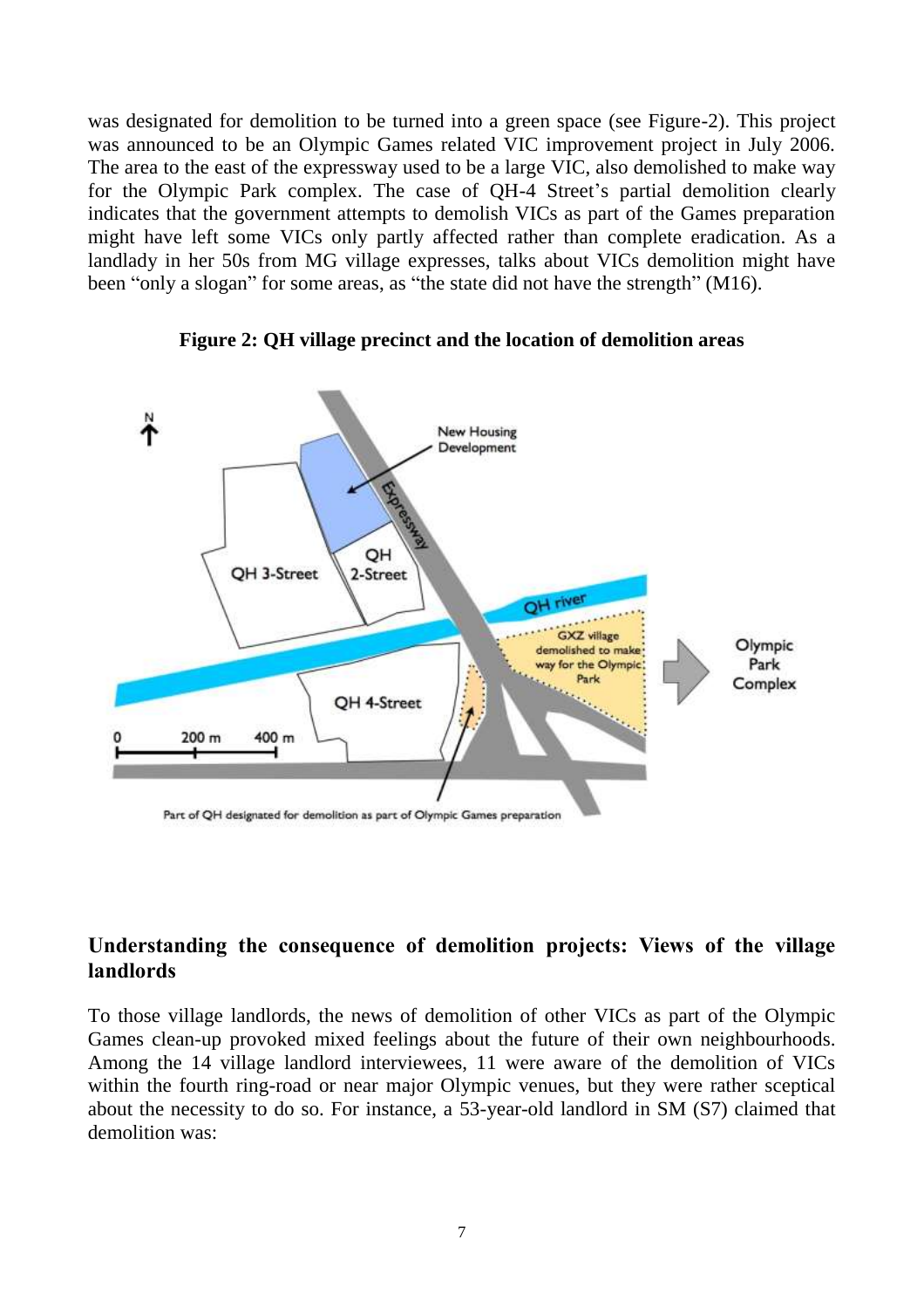"Definitely because of the Olympic Games. If not, could the demolition be taking place so hastily? I feel like this village does not need to be demolished, as it would be difficult to relocate [villagers]"

His view was echoed by another landlady in her 60s from SM (S10) who indicated that the number of migrants in her neighbourhood increased because "*chengzhongcun* within the fourth ring-road were demolished and people had no place to live but to squeeze into outside areas". The very survival of the study neighbourhoods, however, also suggests that the eradication of all VICs in Beijing would take much greater efforts and a longer timeframe. Talks of demolition and redevelopment have been around for many years in both SM and MG, which would have made local residents tired of years-long government inaction to address neighbourhood dilapidation. The inability to enforce the projects generated a sense of instability:

For more than 10 years, people were talking about redevelopment, but it has not taken place until now (S3).

From the 1980s there were discussions about demolition in this area, but nothing has happened. Whether or not demolition takes place is a matter for the state, and has no relationship with us (M5)

As for landlords living in QH 4-Street (see Figure-2 above), the slow process of demolition in the adjacent neighbourhoods QH 2- and 3-Street provided a template against which they would draw a provisional conclusion about the future of their own neighbourhood:

"This area is definitely not going to be demolished. You know, as far as demolition is concerned, there is no fixed schedule. You say the QH 3-Street neighbourhood is undergoing demolition, but it's been five years since the notice. Even though demolition has begun and takes place continuously, it has not finished yet. Only half way through. So, our place here, nobody knows when it's going to be demolished" (male, landlord in his 50s, Q4-11)

Different from the general understanding, landlords and local Beijing residents were often eager to have their neighbourhood demolished and redeveloped as they considered it a means to improve their own living conditions. They were also quick to point out the need for adequate compensation. While there were regulations to provide in-kind (in the form of providing relocation housing) or cash compensation, cash compensation has become the norm since the early 2000s (Shin, 2007). Local village landlords and public sector tenants were aware of the compensation policies and during the interviews, and were expressive about the level of cash compensation they wished to receive.

What is more concerning to the landlords is the loss of future rental income. For many, rental was an important source of extra income. Among the 11 landlord interviewees who disclosed their rental status, each landlord had about 10 tenant households on average, earning approximately 39300 yuan per year. This was 57 per cent of Beijing's average household disposable income in 2008.<sup>4</sup> The highest rental income was enjoyed by an interviewee's family in SM (S1) who rented out 17 out of 27 units (the other 10 units

 4 The per capital annual disposable income for Beijing residents turned out to be 24,725 yuan, and the average household size 2.8 members in 2008 (Beijing Municipal Bureau of Statistics, 2009, Table 8- 2).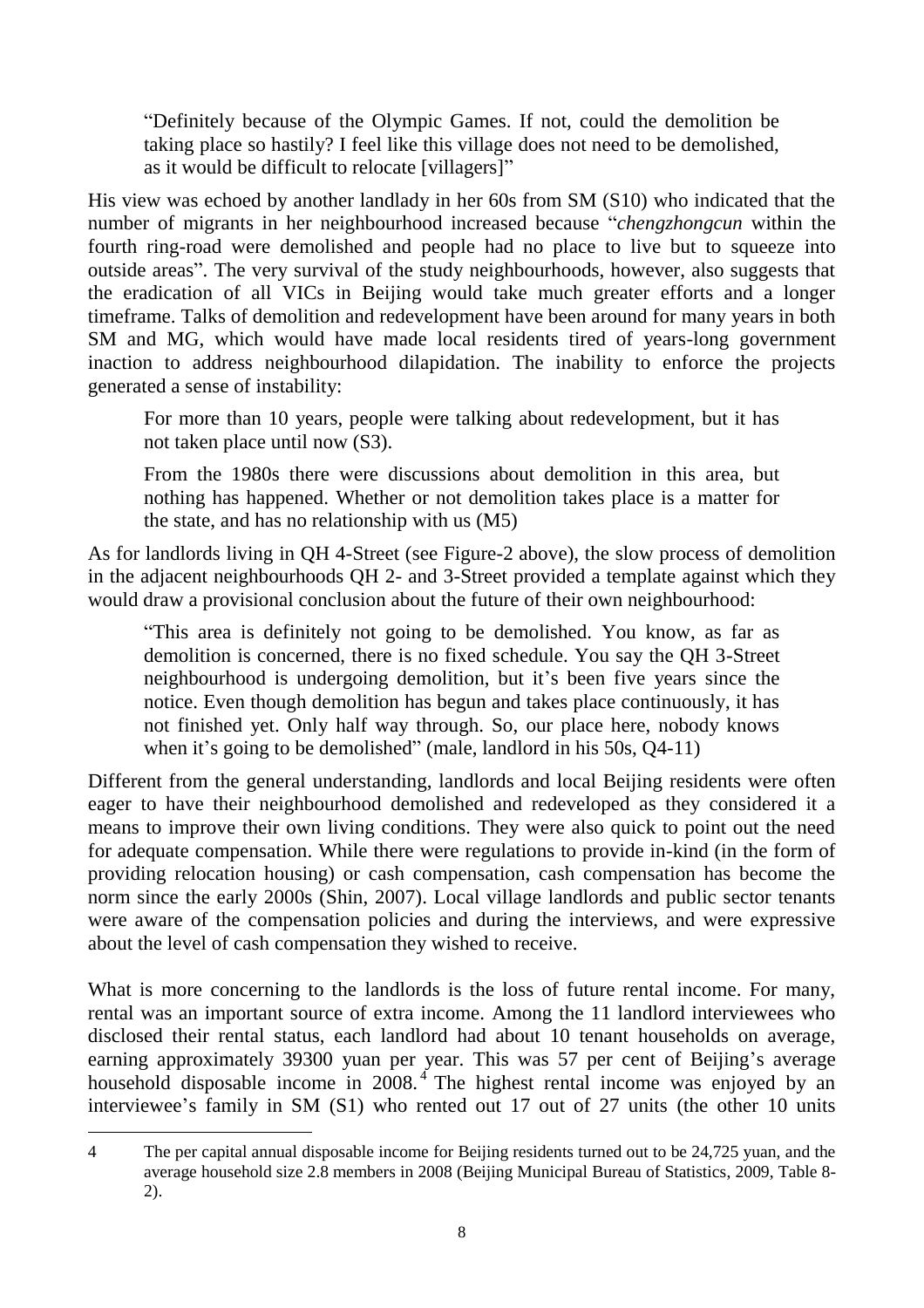remained vacant) at the time of the interview and earned about 112,200 yuan per year. Around 2004, the family informally added two more storeys on top of the original 120 square-metre one-storey dwelling. The second highest rental income was from a 72-year-old landlord in MG who had 10 tenant households (M12). He added a second floor in 1985 to add more living space, and then spent around 150,000 yuan to add another floor in 2003 for renting. As the level of rent in his place was between 500 and 700 yuan per unit at the time of interview, it would have taken less than three years to recover the initial investment. Nevertheless, as the earlier interviewee S1 mentions, rental income was the main, if not the only, source of family income. Migrant tenants were also aware of this situation, as a 30 year-old make migrant stated: "if demolition takes place, there is not more income source. For the local [Beijing] resident, house rent is the income source" (Q4-2). Demolition, cash compensation and relocation (or re-housing on site) would improve the physical living conditions for these landlords, but would also destroy the basis of their major household income.

### <span id="page-11-0"></span>**Views of migrant tenants: "We'd just move and find another place"**

In contrast to landlords, migrant tenants were much less concerned about neighbourhood demolition. With regard to the city-wide demolition of VICs, the majority of those responded (19 migrant interviewees) indicated that they had not heard of the news or were not interested in following up the development. While private rental dwellings in VICs would provide migrant tenants with the most accessible means of residence in Beijing, the private rental tenure did not guarantee any protection for migrants upon demolition. Cash or in-kind compensations are only meant for local permanent residents in owner occupation or public rental tenure, and private tenants are supposed to negotiate individually with landlords, in which case the outcome depends largely on the relationship between landlords and their tenants. Usually, migrant tenants receive little protection, as an interviewee (Q4-2) stated: "this [compensation] has no relation to us nor to my interest...let it be their concern".

Migrants understood that there was no compensation provision for displaced private tenants, and they did not expect it either: They tended to accept that this was part of their life. Among the 28 migrants interviewed, 17 of them moved their residence at least once during their stay in Beijing, and eleven said they had moved in the past because of demolition. Irrespective of their previous demolition experience, they held the view that, upon demolition, "we'd just move and find another place to live", showing no strong sense of attachment to their existing residence and little expectation of tenure security. One migrant, a 24-year-old woman (Q4-4), mentioned that she did not pay attention to demolition simply "because we are migrants". Her statement echoed other interviewees' views that "we migrants have no rights" (M3) and "we migrants do not receive any benefits" (M9) from the government upon demolition. These claims suggested that migrants were well aware of their fundamentally insecure position in the city. The restriction on their housing choices, the institutional constraints from the exercise of household registration system and the continual efforts by the municipal government to eradicate accessible residential space such as VICs caused migrants to grant as less significance as possible to house-move upon demolition of their rental dwellings.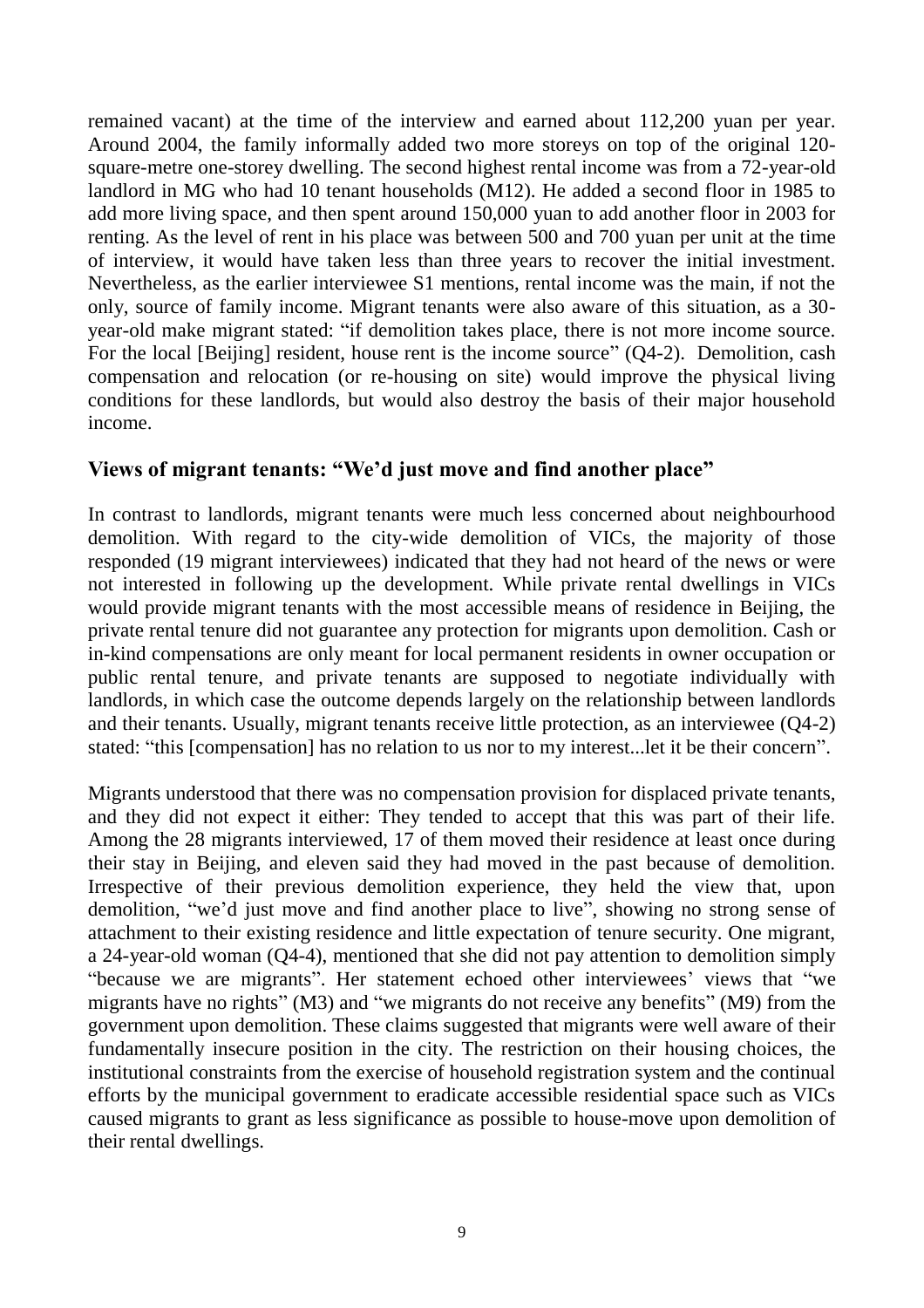Given the scale of demolition in the short time span before the Olympic Games, one would wonder if the migrants were under pressure to pay higher rents. In our study, eight interviewees reported that the rent level in the surrounding areas went up, and three interviewees who had to move indeed paid higher rents, as they did not want to move further away and stayed close to their original place of residence. For instance, interviewee Q4-10 (28 year old male) worked in a supermarket, and he paid 400 yuan as compared to the previous 260 yuan. His new residence was close to his previous neighbourhood, which was near the north-eastern corner of the Olympic Park.

However, looking for affordable or cheaper places to live was a priority. Some migrants would try to find affordable places where they would pay similar rent. As a 34-year-old male migrant living in QH 3-Street states (Q3-4), "if demolition takes place, rents will go up, and it is not a good thing. At present, people who live in this kind of place are all migrants, and it is better to have cheaper rents even if living conditions are worse off". Keeping rent level within household budget was the motive for these displacees to look for places farther out. In our interviews, a female migrant in her 40s (Q4-8) working at Beijing University No.3 Hospital, used to live near the hospital at the northern section of the third ring-road. She had to move further north to QH 4-Street, about five kilometres away from her original residence to keep the same rent level (about 300 yuan). Another 39-year-old male migrant interviewee (Q3-3) used to live with his family near the south-eastern section of the fourth ring-road, but had to move to QH 3-Street in 2006 to keep his family's rent at 4~500 yuan. Migrants were also keeping themselves aware of alternative neighbourhoods where cheaper accommodations could be found, which would help them decide where to move if needed. For example, a 43-year-old migrant garbage collector living in QH 4-Street at the time of interviewing stated: "From here to the north, around Xi'erqi village, rent is 100 something yuan...The place also has a school, so sendig my child to school would not be a problem."

These findings suggest that the availability of alternative VICs such as QH 4-Street and Xi'erqi allowed migrant tenants to find affordable dwellings when they needed to move. Even if the demolition of 171 out of 231 VICs before the commencement of the Olympic Games was completed as the government claimed (Wang, 2008), this still left 60 VICs in their priority list for demolition by 2010. The number would increase to more than 100 VICs if we accepted the government estimation that there were 332 VICs in Beijing by early 2000s. As noted earlier in this paper, village landlords responded to the housing market by densifying their houses in order to provide more rooms for increased number of tenants, hence increasing rental revenues. In this way, the capacity of the existing VICs to accommodate migrant tenants multiplied quickly. Landlords' intention to build more was clearly spelt out by a landlady in her 60s (S10):

"This year, our state just hosted the Olympic Games. It spent a lot of money and currently does not have the energy to renovate this place. It may stop and rest for a year or two before it begins demolition. After waiting a couple of years, if the state does not demolish this place of ours, I will build. If it does the demolition, I will not build."

The presence of informal construction of rental dwellings by village landlords also provided tenants with an extra assurance that demolition might not happen in the short-term. As a 30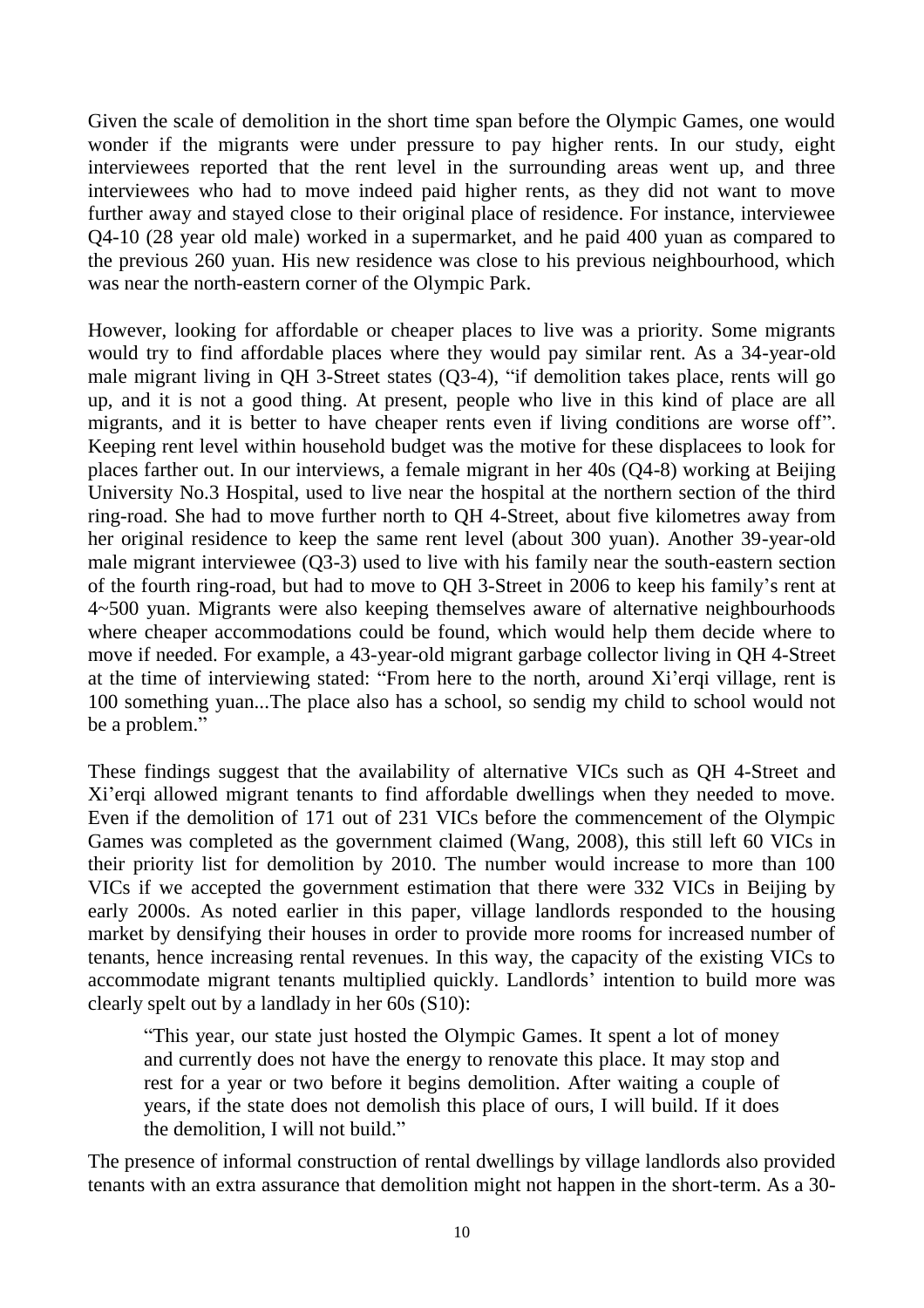year-old male migrant (Q4-2) said: "You look at the houses here. Many landlords built flats and rented them out, so in the short term, demolition may not happen" (Q4-2).

# <span id="page-13-0"></span>**Whose Games? Migrants' exclusionary experience of the Olympiad**

At the time of hosting the Beijing Summer Olympiad, a number of news reports emerged, delivering scattered stories about how the Games were received among Chinese. Mainstream local Chinese media tended to report on the general public's positive reactions to the grandeur of the Olympic Games, and the national prestige associated with the megaevent. After all, having failed earlier in 1993 in its competition with Sydney to bid for the 2000 Summer Olympiad, Beijing's eventual winning to host the 2008 Games could be seen as an opportunity to prove to the world that China had finally integrated with the world economy, endorsed earlier in part by its accession to the World Trade Organization.

Like many other cities in the country, Beijing has benefited tremendously from migrants' cheap labour for its wealth accumulation. When the Olympic Games were in preparation, there were reports of exclusionary experiences of the Olympic Games among migrants. Migrants as builders of the Olympic City were excluded effectively from sharing the joy of the Games, affected by many restrictions and bans imposed as part of Beijing's environmental control. The Beijing Organizing Committee for the Games of the XXIX Olympiad (hereafter BOCOG) produced the Beijing Olympic Action Plan,<sup>5</sup> and its Social Environment Development section specifically classified the management of migrants as part of government actions on 'security, heath care and sanitation'. It stated:

"Maintaining good social order – the projects of 'safe community' and 'science-and-technology based security' will be continued. Specifically, we will continue enhancing the public security structures from the grass roots and building a complete anti-criminal network among the citizens. Management of the floating population in the city shall be further improved and services will be provided."

City-wide operation for social cleansing to make streets free of undesirables was strengthened in early 2008 (Watts, 2008), affecting beggars, street vendors and other unlicensed businesses. Construction sites and factories were to be temporarily closed during the months preceding the Games in order to improve the quality of Beijing's polluted air, and migrant workers in these sectors were 'persuaded' to leave Beijing (Branigan, 2008; Fahmy, 2008). As the government security measures were tightened, ID checks for citybound travellers were introduced to discourage migrant commuters to enter Beijing. These measures were all aimed at keeping migrants away as much as possible during the Games under the name of 'management of the floating populations'. Several VIC landlords reported the impact of such exclusion: they had fewer tenants and lost rental income especially in QH where migrants were concentrated:

"[Our] family's [rental] income decreased from July [2008], as many [migrant] tenants went back home" (A 46-year-old landlady from QH, Q3-1)

 5 See the BOCOG web site, URL: <http://en.beijing2008.cn/07/93/article211929307.shtml> (last accessed 26 May 2012).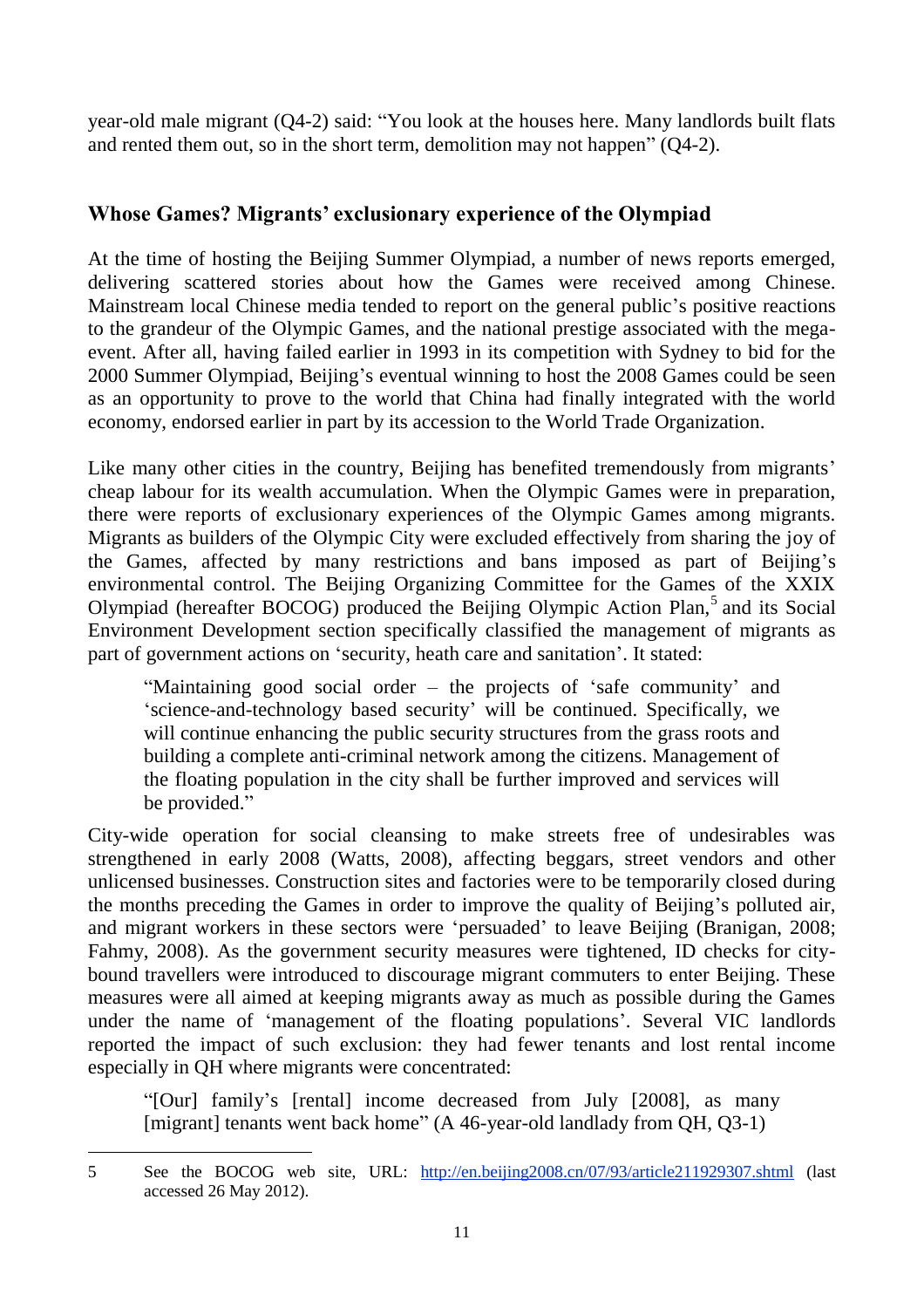Various civil codes (and penalties) were also implemented to encourage 'civilised' behaviour. Rural-to-urban migrants were often viewed by urban local residents and policy enforcers as being 'uncultured', and were negatively affected more than urban citizens by the disciplinary measures. These codes also included no use of rickshaws in city centres and other Games areas. Informal and *uncivil* activities other than authorised by the municipality were to be hidden from the views of local residents and visitors during the Games period. These restrictions were relaxed only after the closing of the Games, as the symbolic image of a rickshaw driving along the main artery next to the Olympic main stadium shows in the picture below.



#### **Figure 3: Olympic main stadium, Bird's Nest and a rickshaw**

These 'Olympic' restrictions on everyday life of migrants (as well as local Beijing citizens in many instances) were felt by migrant interviewees who stayed behind in Beijing during the Games period, enduring hardship due to constraints on their income-generating activities. A 30-year-old male interviewee (Q4-2) recollected the temporary closure of his wife's clothing store located at Wudaokou area in Haidian district. Another 45-year-old migrant (Q4-5) was experiencing difficulties as he could not run his street stall for bicycle repair due to the government ban between 20 July and 20 September. Another family (Q4- 4) had to move because their lorry for living did not have a Beijing number plate and was not allowed to park in their previous residence located near the northern section of the fourth ring-road, not too far from the main Olympic Games complex.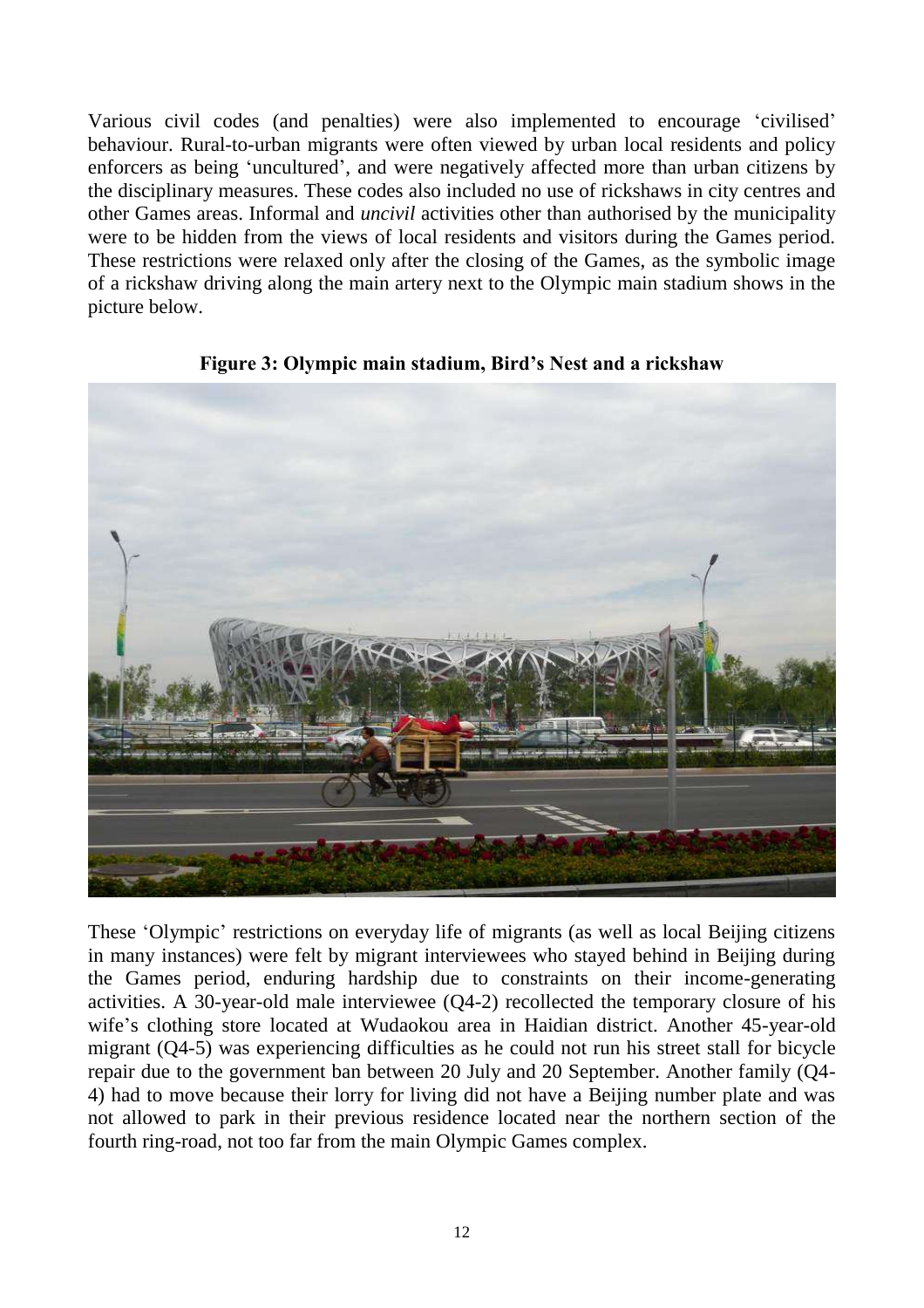Migrants' uneven experiences of the Games were also evident in their exclusion from various neighbourhood-based cultural and sports activities as part of Games celebration. These activities were largely organised by grassroots organisations such as neighbourhood residents' committees or local sub-district governments. Activities such as neighbourhood patrolling by volunteers and gatherings to celebrate the hosting of the Olympic Games were attended by more than "80 per cent of local villagers" (50-years-old male interviewee in QH, Q4-11), and these activities were "100 per cent for local villagers", that is, no participation of migrants (72-years-old male interview in MG village). While local Beijing citizens were actively voicing out their experience of participating in the Olympic Gamesrelated volunteering activities, the same experience was hardly heard of among migrants, who also considered those festive activities to be none of their businesses and mostly stayed away. This feeling of indifference would have emanated from their deep-rooted perception that migrants were mostly excluded from neighbourhood affairs, as expressed cynically by a migrant interviewee: "the neighbourhood committee ignores us and only cares about birth control" (Q4-5). One of the migrants who were interviewed expressed frustration about her experience of attempting to participate in a neighbourhood activity during the Games period, and being rejected by a local authority person who scolded at her and demanded her immediate departure:

"At the time of the Olympic Games, there was an activity organised in this place, and I went to watch it as it looked lively. A person, who looked like a person in the Street Office, saw me and said, 'where are you from, and where are you going?' So I said, 'Did I cause anything to anyone? Did I do anything that violates the law?' His eyes were looking down on people. Their vision is to discriminate against migrants...Actually, we migrants and local people [from Beijing] are two different kinds, and they are not interested in migrants" (52-years-old male interviewee, S1)

The migrants' exclusionary experience of the Olympic Games reflected the decades-long consolidation of inequalities based on household registration institutions, which severely constrained migrants' rights in their destination cities. These inequalities were accompanied by stigmatisation and marginalisation in cities of their own construction. Migrants were often looked down upon by local residents, who would use the expression such as "*suzhi tai cha*" (a female interviewee in her 50s in MG village) that could be literally translated into 'the quality is poor (or not up to standard)', possibly referring to all aspects of poor characteristics such as ill manner and low level of educational attainment. Those punitive measures against migrants reflected bias and stigmatisation frequently associated with migrants (Mallee, 2000, pp.148-151).

## <span id="page-15-0"></span>**Patriotism and the Olympic Games**

The Beijing Olympiad's official slogan "One World, One Dream" was visible from every corner of Beijing when the city hosted the 2008 Summer Olympic Games (see Figure-4 below). On the web site of the BOCOG,<sup>6</sup> it is explained that the slogan:

 $\overline{a}$ 

<sup>6</sup> See its web page on<http://en.beijing2008.cn/17/74/article212027417.shtml>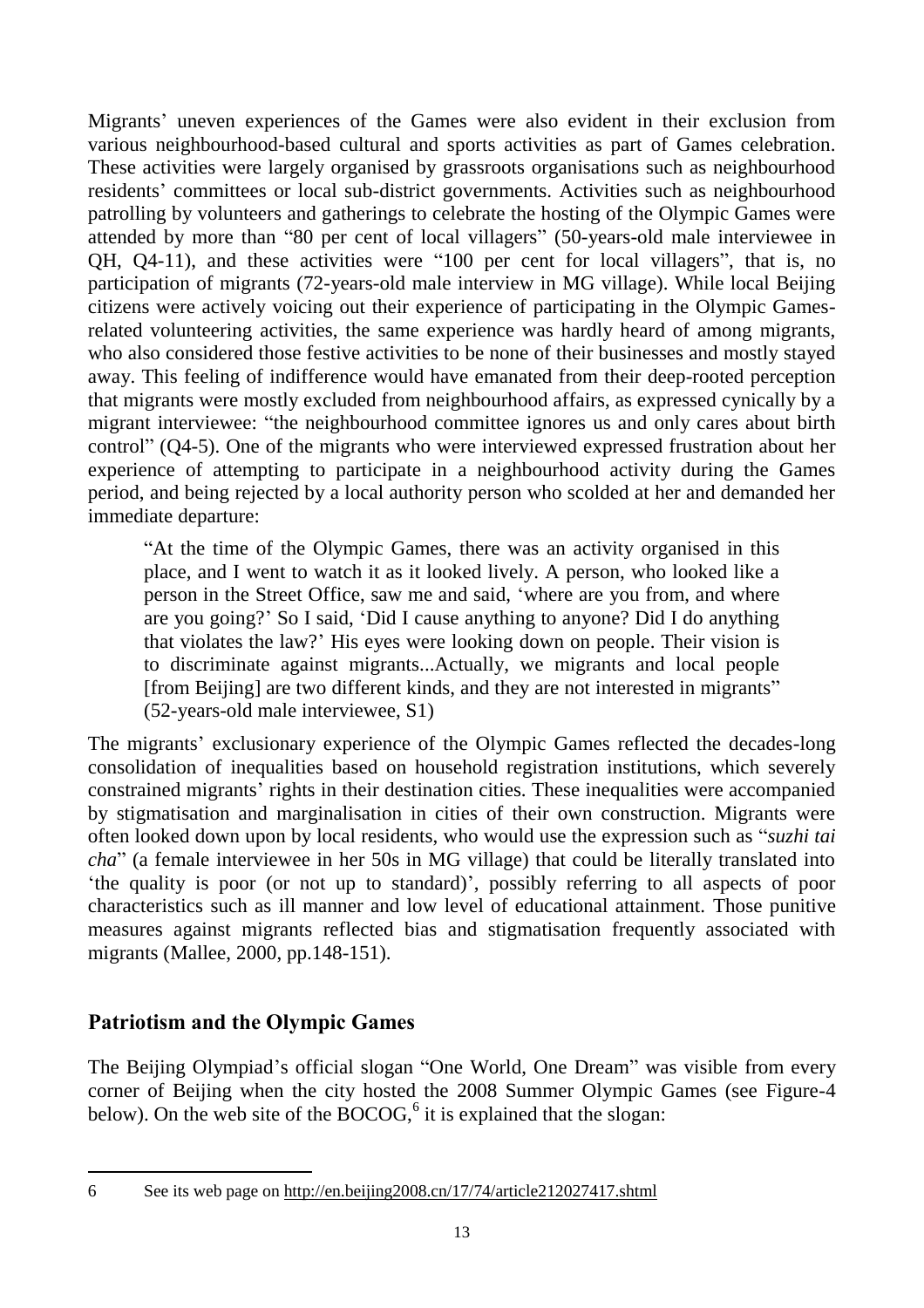"…expresses the common wishes of people all over the world, inspired by the Olympic ideals, to strive for a bright future of Mankind. In spite of the differences in colors, languages and races, we share the charm and joy of the Olympic Games, and together we seek for the ideal of Mankind for peace. We belong to the same world and we share the same aspirations and dreams"

Contrary to the international orientation of the slogan, mega-events like the Olympic Games are often dotted with patriotic sentiment, creating great challenges for any anti-Olympic movements or protests against the government policies. During the period of the Games preparation and hosting, government policies and actions were often rebranded as being related to the Olympic Games, thus gaining a sense of urgency and exception. The Games were also thought to have been used as a way of diverting public attention away from social discontents, and "as a propaganda tool to promote national cohesion and rally an increasingly divided people around a common cause" (Broudehoux, 2007, p.392). The public support was high among Beijingers, as demonstrated by the 94.6 per cent support rate according to an independent survey conducted in February/March 2000 (The IOC EB, 2000).



**Figure 4: Street fence with Olympic slogan: "One World, One Dream"**

**Note:** On the banner, "For the glory of mother land, for the glory of the Olympic Games"

Such an exceptionally high support for the Games was sustained, and possibly strengthened, as the entire Chinese state was disseminating pro-Olympic Games messages by the central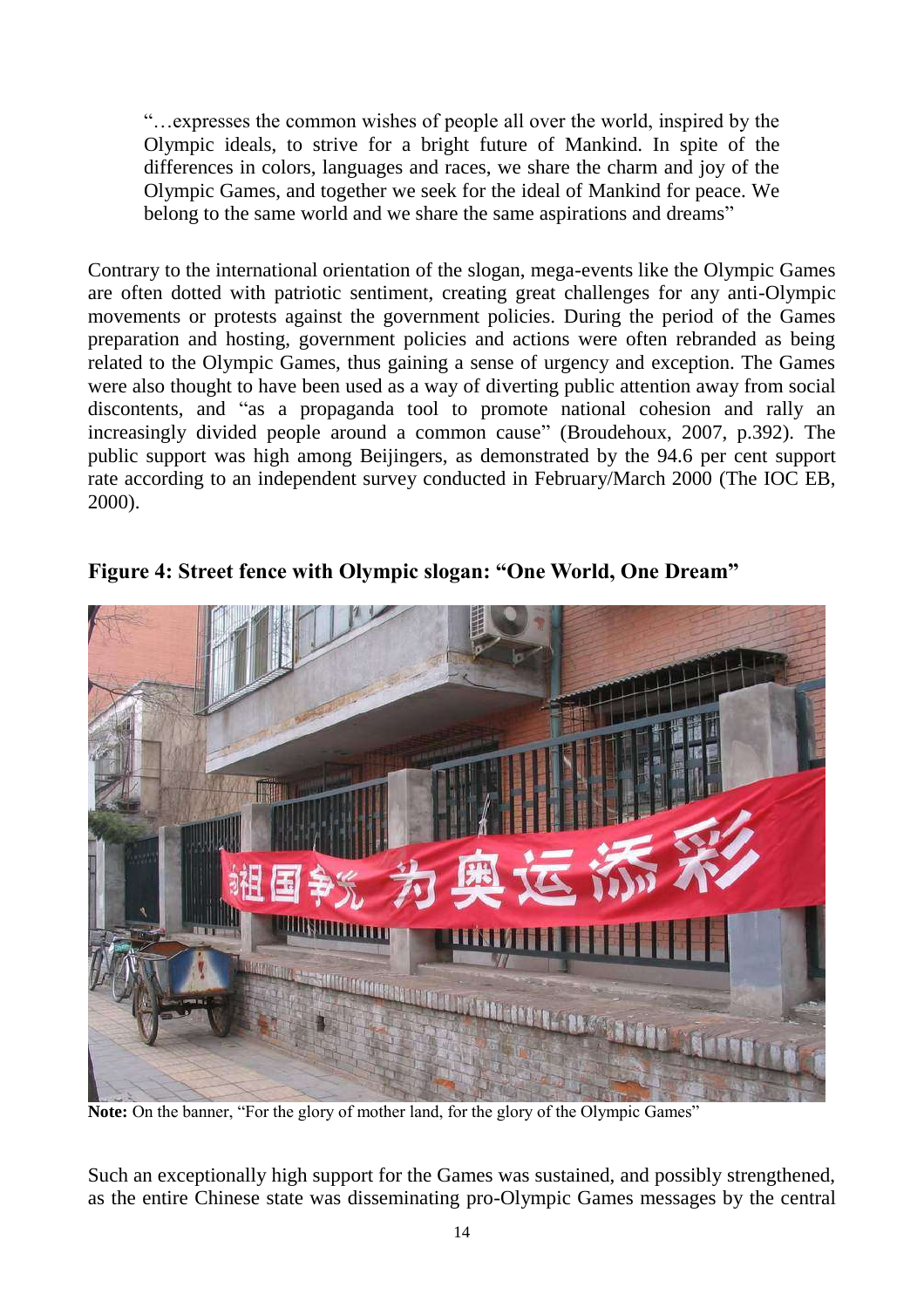and municipal governments. Patriotism was emphasised heavily during the Games preparation. Neighbourhoods were decorated with slogans and placards that delivered pro-Olympic, patriotic messages (as shown in Figure-5). While 'One World, One Dream' was its official slogan, the Beijing Olympic Games web site displayed five main spirits of Beijing Olympic Games in Chinese, giving a top priority to the patriotic spirit for the glory of the country. The 2008 Olympic Games was indeed a major moment not only for the city but for the country to promote itself and consolidate its confidence and pride both domestically and internationally.



#### **Figure 5: Placard in a Beijing neighbourhood**

**Note:** Words on the banners are "One World, One Dream"

This exceptional atmosphere, coordinated by the state, seemed to make migrant tenants and village landlords more tolerant of the harsh treatment and of the disruption to their livelihood due to the mounting pressure of demolition. For instance, a 28-year-old male migrant interviewee (Q4-10) stated explicitly that even if the demolition of the VICs within the fourth ring might have incurred costs to migrants:

"This is okay, as hosting the Olympic Games is a major state affair, a very rare event. We can understand these arrangements by the state. Hosting the Games raises our country's profile. Incurring a little bit of costs to my family is not a big deal, as long as the loss is not huge."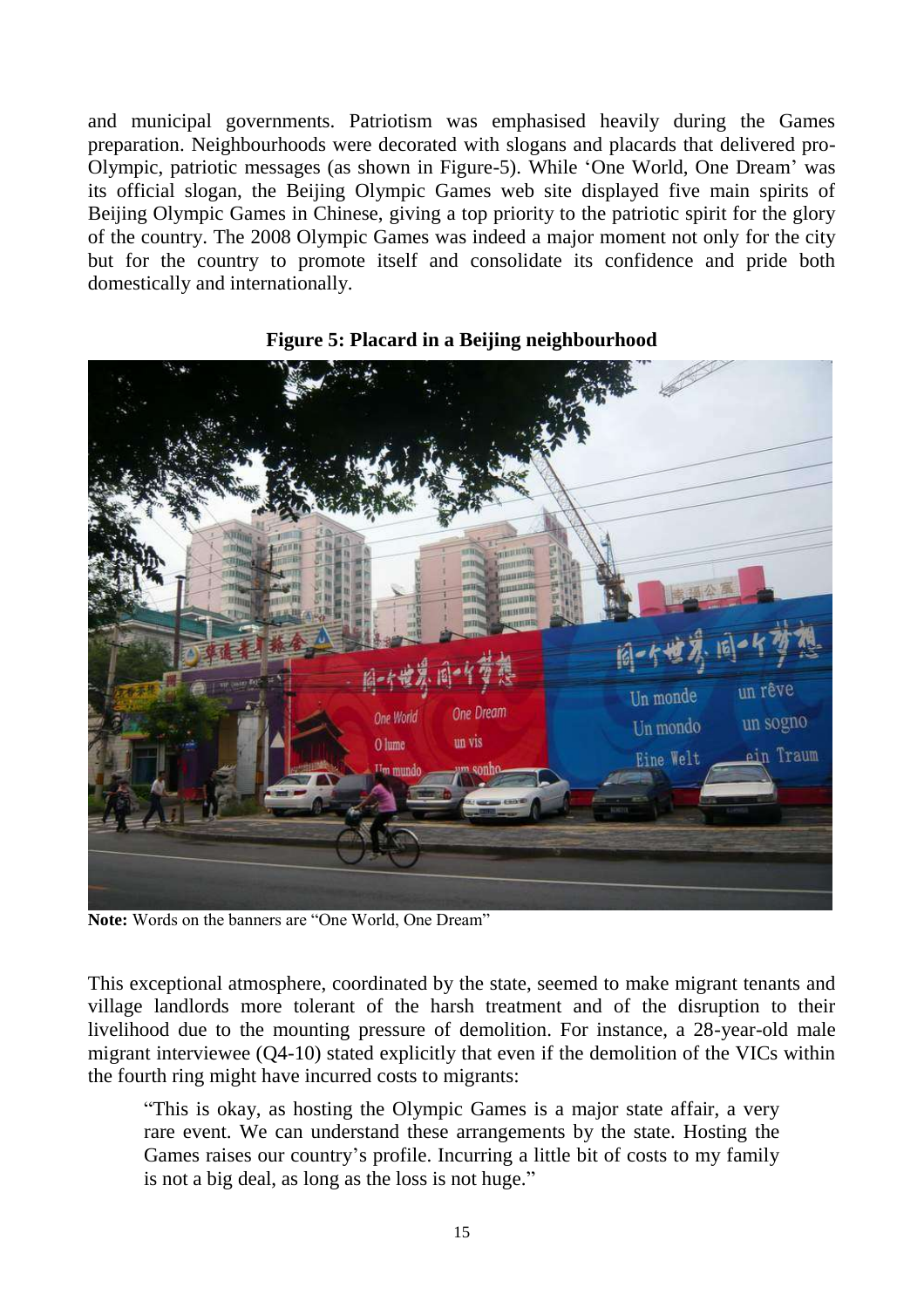While the migrants and local Beijing residents went through disproportionate Olympic experiences as explained earlier, the migrant's view above was echoed by another village landlord (Q4-11) who held a Beijing *hukou*:

"The Olympic Games is the nation's major event, and is our glory. We should support it strongly. Every resident should support it. Even if there is a sacrifice to make, we should endure it."

## <span id="page-18-0"></span>**Concluding discussion**

In their discussion about the material legacy of hosting international mega-events, Whitson and Macintosh (1996) argue that any identifiable benefits are not evenly shared among citizens, calling for the reconceptualisation of urban development and promotion to be more inclusive. Our study of the impact of Beijing Olympic Games on migrants and village landlords as well as their experience of the Games also suggests the uneven distribution of the benefits and costs of the Olympic Games. We identify that the Olympic Games have reinforced the existing socio-economic and political inequalities, and our findings testify Eitzen's argument that "the powerless bear the burden" (Eitzen, 1996). In China, the sharp distinction between migrants and local citizens' right to the city is embedded in the backbone of the society (Li, 2006; Hu et al, 2002; Shin, 2011). Critics also point out that local governments are increasingly redefining urban citizenship and associated benefit entitlements, which given preference to locally registered permanent residents irrespective of their rural or urban status (Smart and Smart, 2001; Chan and Buckingham, 2008). Village landlords, though part of Beijing citizens, were negatively affected by the demolition pressure on Beijing's VICs, which saw the selective targeting of VICs in Olympic-related strategic locations. Migrants as outsiders faced exclusionary experiences of the Olympic Games, even though their presence was the backbone of Beijing's Olympic City construction.

In this paper, we have also explored that contrary to common perception, migrants were not as severely affected as one might have thought in terms of accessing affordable housing in the city. The reasons for this may be two-fold. First, the actual demolition, while being substantial, might still have left a significant share of existing VICs intact or partly affected. As the example of QH village suggested, some VICs would have seen only part of the neighbourhood, rather than the entire area, being subject to demolition. The presence of remaining villages would have allowed migrants to 'hop' from one demolished village to another, thus keeping the housing costs down while experiencing inconvenience due to longer commuting time. For migrants, it appears that housing tenure security may be less of a concern upon making decisions on house-move (Wu, 2008). As Beijing has expanded in scale and its inner city areas redeveloped, low-skilled migrants with no resources to access private homeownership are pushed further out to suburban areas where affordable places such as VICs are concentrated. This has been further facilitated by the construction of extensive mass transport infrastructure, metro line expansion in particular, and the hugely subsidised passenger fares, albeit likely increase in the time taken for commuting. It is possible that the expected 'slow death' of VICs in relatively central districts of Beijing in its promotion as a 'world city' would accompany the growth of VICs in outer suburban districts, thus producing a bifurcated city with spatial segregation.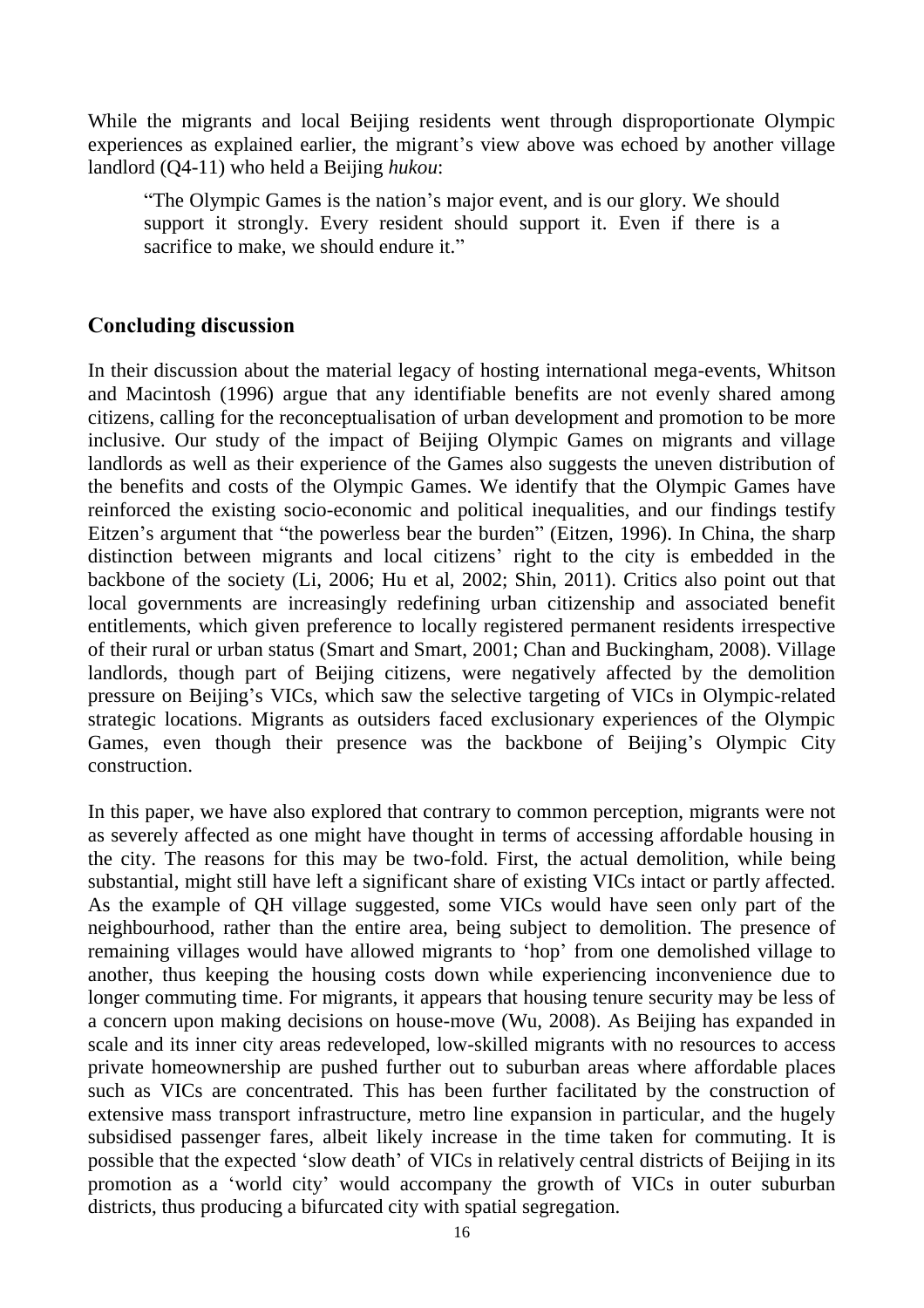A further question to be answered is why the injustice and harsh treatment of migrants in particular were accepted. While acknowledging the intensified security measures during the Games period, we highlight the role of nationalism, promoting patriotic sentiment as much as possible in order to bring stability to the country and divert public attention away from domestic disputes. As Emily Parker describes, the Beijing Olympic Games became "an outlet for Chinese nationalist fervor" (Parker, 2008, p.273). It makes marginalised populations more tolerant of the unequal treatment during the Games preparation and hosting period. The Games brought the Chinese people behind the Beijing Olympic slogan, "One World, One Dream", even if it was a nightmare for some individuals, as some cynical netizens put it. Migrants were pushed around not only due to the constraints in their economic activities but also because of city-wide demolition of accessible residential space. Village landlords suffered, pressured under demolition threats and to lose their only means of income sources. The problem with this situation in which mega-event hosting is combined with heightened nationalism is that vulnerability can be partially disguised. As the excitement of the Olympic Games fades away, the various social pressures suppressed before and during the Games period may resurface, which would brew new sources of social tension.

The discussions in this paper have implications for more mega-events to come in developing countries where the intensity of urban development would likely produce a similar degree of demolition and displacement in a relatively narrow time window. Most of all, it would be necessary to understand the social consequences in the broader framework of political economy of urban development and its relation to mega-event hosting such as the Olympic Games that comes with a specified, unchallengeable deadline. The latter largely acts as a catalyst to what will happen to host cities during the post-event period. The empirical in-depth analysis in this paper suggests that the complete eradication of VICs is challenging and they prove to be resilient even in times of municipal assault under the names of the Olympic Games. Nevertheless, the Beijing experience also testifies the fact that the Olympic Games has acted as a catalyst to what the municipality desires, that is the making of Beijing as a world city (China Daily, 2010). The presence of VICs may turn out to be incompatible with the municipality's city development vision, and the Olympic Games has widely opened the door to more intense intervention in Beijing's most marginal, dilapidated space.

Moreover, while most current studies studying the social legacy of the Olympic Games tend to examine the scale of displacement of the poor, this approach needs to change so as to address the broader exclusion of poor residents or ethnic minorities or other types of urban marginal populations whose stigmatisation and discrimination exclude them from equally sharing the new Olympic space with their urban neighbours. Sydney's experience in the 1990s in preparation for its 2000 Summer Olympiad showed that "public money being spent in this way [Games preparation] … seems to polarize the city population into those who consume world class entertainment and benefit in other ways from its presence and those who cannot and do not" (Wilson, 1996, p.608). Our study of the 2008 Summer Olympiad confirms this statement, and goes further to highlight that Olympic experiences in developing countries would be manifold harsher for urban marginal population who have a weak foothold due to the built-in structure of inequalities accumulated over time.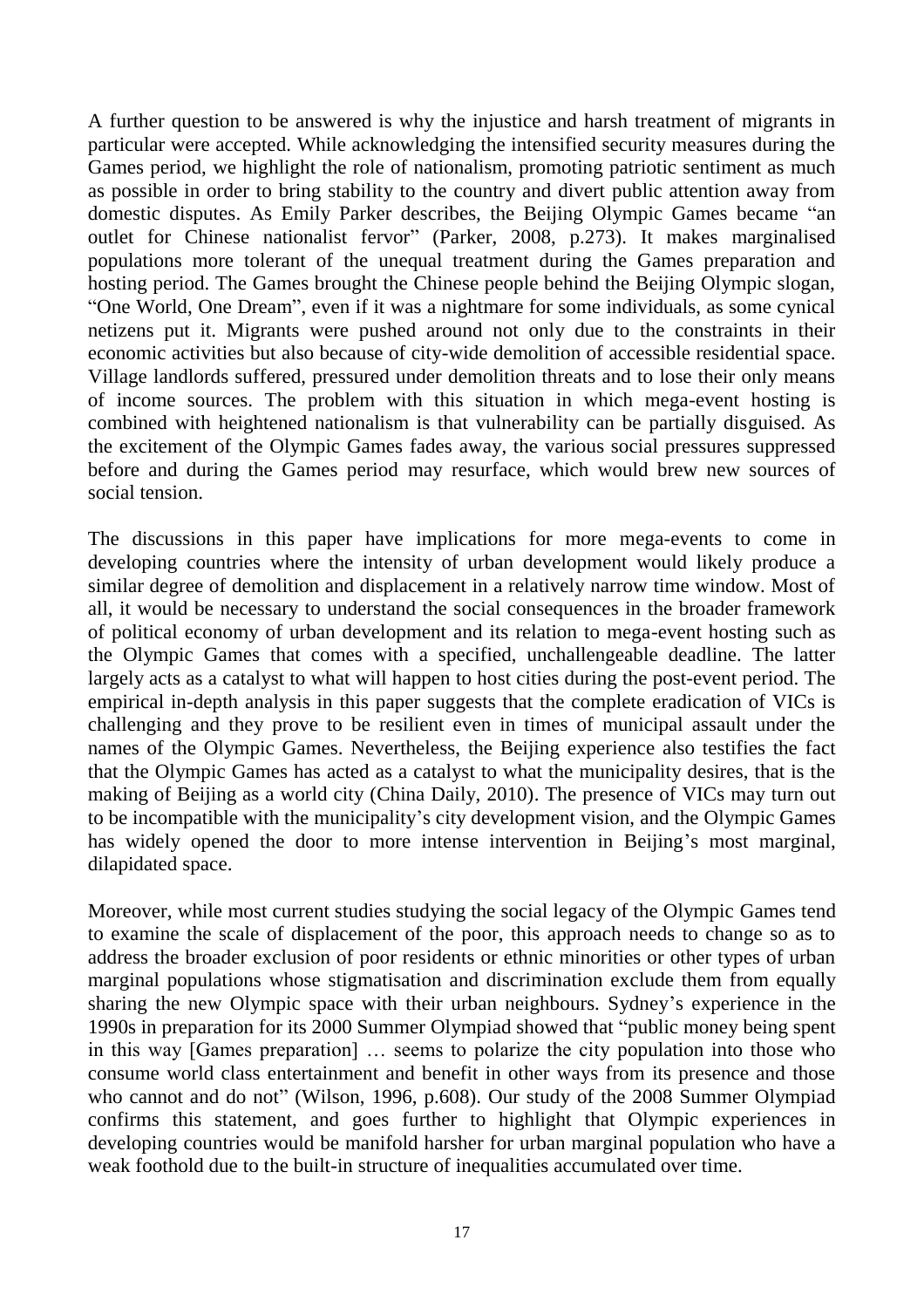#### <span id="page-20-0"></span>**References**

- ACHR (Asia Coalition for Housing Rights) (1989), "Evictions in Seoul, South Korea", *Environment and Urbanization* 1(1): 89-94.
- Beijing Municipal Bureau of Statistics (2009), *Beijing Statistical Yearbook 2009*, China Statistics Press, Beijing.
- Bhan, Gautam (2009), "'This is no longer the city I once knew'. Evictions, the urban poor and the right to the city in millennial Delhi", *Environment and Urbanization* 21(1): 127-142.
- Black, David (2007), "The symbolic politics of sport mega-events: 2010 in comparative perspective", *Politikon* 34(3): 261-276.
- Black, David and Shona Bezanson (2004), "The Olympic Games, human rights and democratisation: Lessons from Seoul and implications for Beijing", *Third World Quarterly* 25(7): 1245-1261.
- Branigan, Tania (2008), "Beijing bans construction projects to improve air quality during the Olympics", *The Guardian* 15 April. URL: <http://www.guardian.co.uk/world/2008/apr/15/china.olympicgames2008> (last accessed 8 June 2012).
- Broudehoux, Anne-Marie (2007), "Spectacular Beijing: The conspicuous construction of an Olympic metropolis", *Journal of Urban Affairs* 29(4): 383-399.
- Chan, Kam Wing and Will Buckingham (2008), "Is China abolishing the hukou system?" *The China Quarterly* 195: 582-606.
- China Daily (2010), "Editorials: Beijing, the world city", 27 January. URL: [http://www.chinadaily.com.cn/opinion/2010-01/27/content\\_9382078.htm](http://www.chinadaily.com.cn/opinion/2010-01/27/content_9382078.htm) (last accessed 27 May 2012).
- COHRE (2007), *Fair play for housing rights: Mega-events, Olympic Games and Housing rights*, Centre on Housing Rights and Eviction, Geneva.
- Davis, Lisa Kim (2011), "International events and mass evictions: A longer view", *International Journal of Urban and Regional Research* 35(3): 582-599.
- Dupont, Veronique (2008), "Slum demolitions in Delhi since the 1990s: An appraisal", *Economic and Political Weekly* 43(23) 79-87.
- Eisinger, Peter (2000), "The politics of bread and circuses: building the city for the visitor class", *Urban Affairs Review* 35(3): 316–333.
- Eitzen, D. Stanley (1996), "Classism in sport: The powerless bear the burden", *Journal of Sport & Social Issues* 20(1): 95-105.
- Fahmy, Miral (2008), "Beijing Olympic clean-up sweeps out migrant workers", *Reuters* 21 July. URL: [http://www.reuters.com/article/2008/07/21/us-olympics-migrants](http://www.reuters.com/article/2008/07/21/us-olympics-migrants-idUSSP26521520080721)[idUSSP26521520080721](http://www.reuters.com/article/2008/07/21/us-olympics-migrants-idUSSP26521520080721) (last accessed 8 June 2012).
- Gratton, Chris, Simon Shibli and Richard Coleman (2006), "The economic impact of major sports events: a review of ten events in the UK", in Horne, John and Wolfram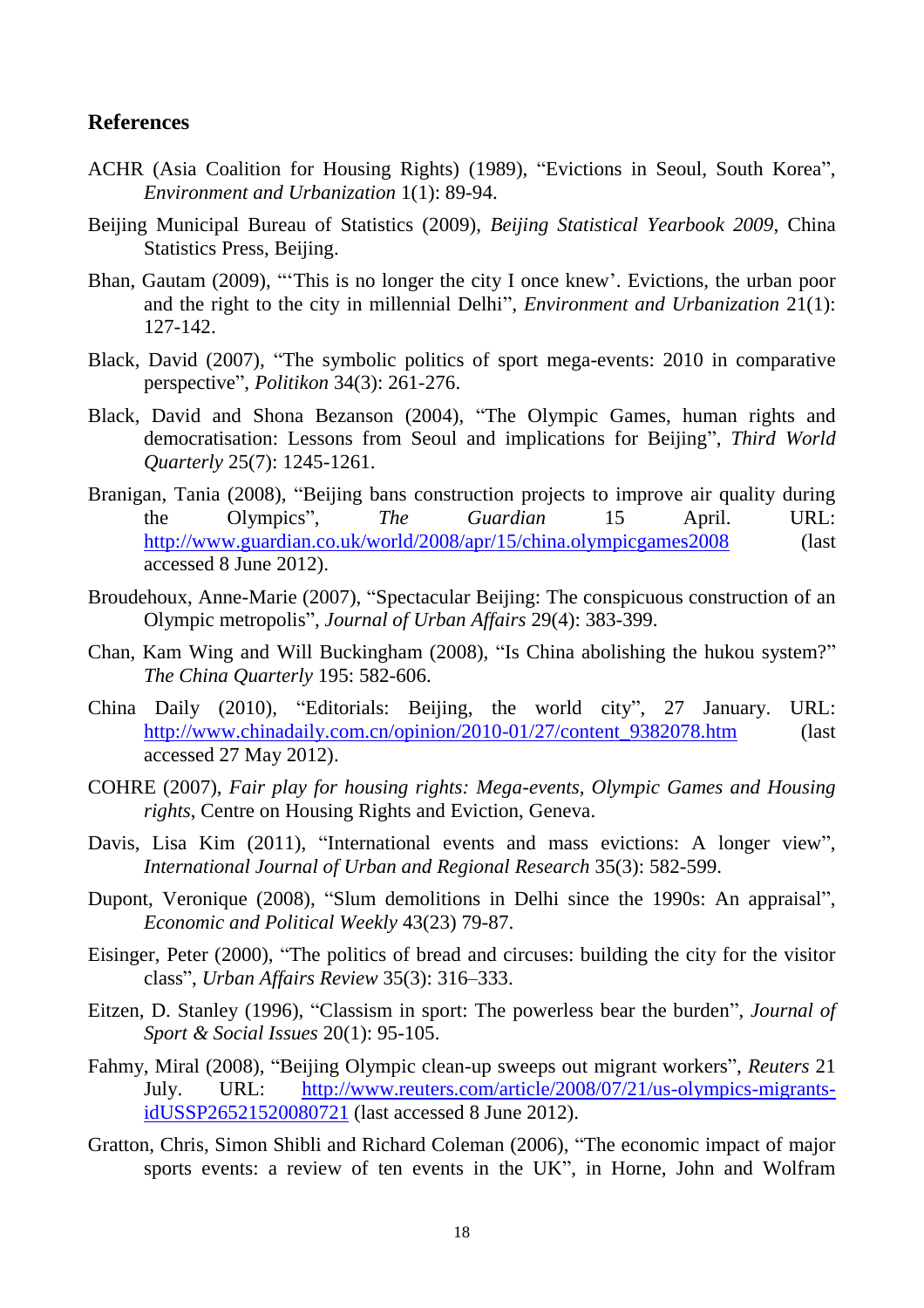Manzenreiter (editors), *Sports mega-events: social scientific analyses of a global phenomenon*, Blackwell Publishing, Oxford, 41–58.

- Greene, Solomon J. (2003), "Staged cities: Mega-events, slum clearance, and global capital", *Yale Human Rights and Development Law Journal* 6: 161-187.
- Haidian District Government (2009), *Beijing Haidian Yearbook 2009*, Beijing Haidian Yearbook Editorial Committee, Zhongyang Wenxian Chubanshe, Beijing.
- Haidian District Government (2007a), *Beijing Haidian Yearbook 2007*, Beijing Haidian Yearbook Editorial Committee, Zhongyang Wenxian Chubanshe, Beijing.
- Haidian District Government (2007b) "Haidian District's major efforts to improve 'villagesin-the-city' produces notable achievement (Haidianqu dali zhengzhi 'cheongzhongcun' chengguo xianze)", 30 September. URL: [http://www.bjhd.gov.cn/zf/qygh/fzgh/200709/t20070930\\_50781.htm](http://www.bjhd.gov.cn/zf/qygh/fzgh/200709/t20070930_50781.htm) (last accessed 20 May 2012)
- Hiller, Harry H. (2000), "Mega-events, urban boosterism and growth strategies: An analysis of the objectives and legitimations of the Cape Town 2004 Olympic Bid", *International Journal of Urban and Regional Research* 24(2): 439-458.
- Hu, Xiaobo, Gabe T. Wang and Yimin Zou (2002), "Political economy of the floating Chinese population", *Journal of Contemporary Asia* 32(4): 536-552.
- Huang, Youqin and Leiwen Jiang (2009), "Housing inequality in transitional Beijing", *International Journal of Urban and Regional Research* 33(4): 936-956.
- Lenskyj, Helen J. (2002), *The best Olympics ever? Social impacts of Sydney 2000*, State University of New York Press, Albany.
- Li, Bingqin (2006), "Floating population or urban citizens? Status, social provision and circumstances of rural-urban migrants in China", *Social Policy & Administration*  40(2): 174-195.
- Li, Bingqin, Mark Duda, and Xiangsheng An (2009), "Drivers of housing choice among rural-to-urban migrants: evidence from Taiyuan", *Journal of Asian Public Policy* 2(2): 142-156.
- Li, Bingqin and Mark Duda (2010), "Employers as landlords for rural-to-urban migrants in Chinese cities", *Environment and Urbanization* 22(1): 13-31.
- Li, Ping and Qingyuan Zhang (2006), "The future of Beijing's 332 Chengzhongchun: renovation plan points the dagger at the floating population (Beijing 332ge chengzhongchun de weilai zhengzhi jihua jianzhi liudong renkou)", *Economic Observer* (Jingji guanchabao), 24 September. URL: <http://finance.sina.com.cn/g/20060924/13222941605.shtml> (last accessed 8 June 2012)
- Mallee, Helen (2000), "Migration, hukou and resistance in reform China", in Perry, Elizabeth J. and Mark Selden (editors), *Chinese society: Change, conflict and resistance* (2nd edition), Routledge, London.
- Olds, Kris (1998), "Urban mega-events, evictions and housing rights: The Canadian case", *Current Issues in Tourism* 1(1): 2-46.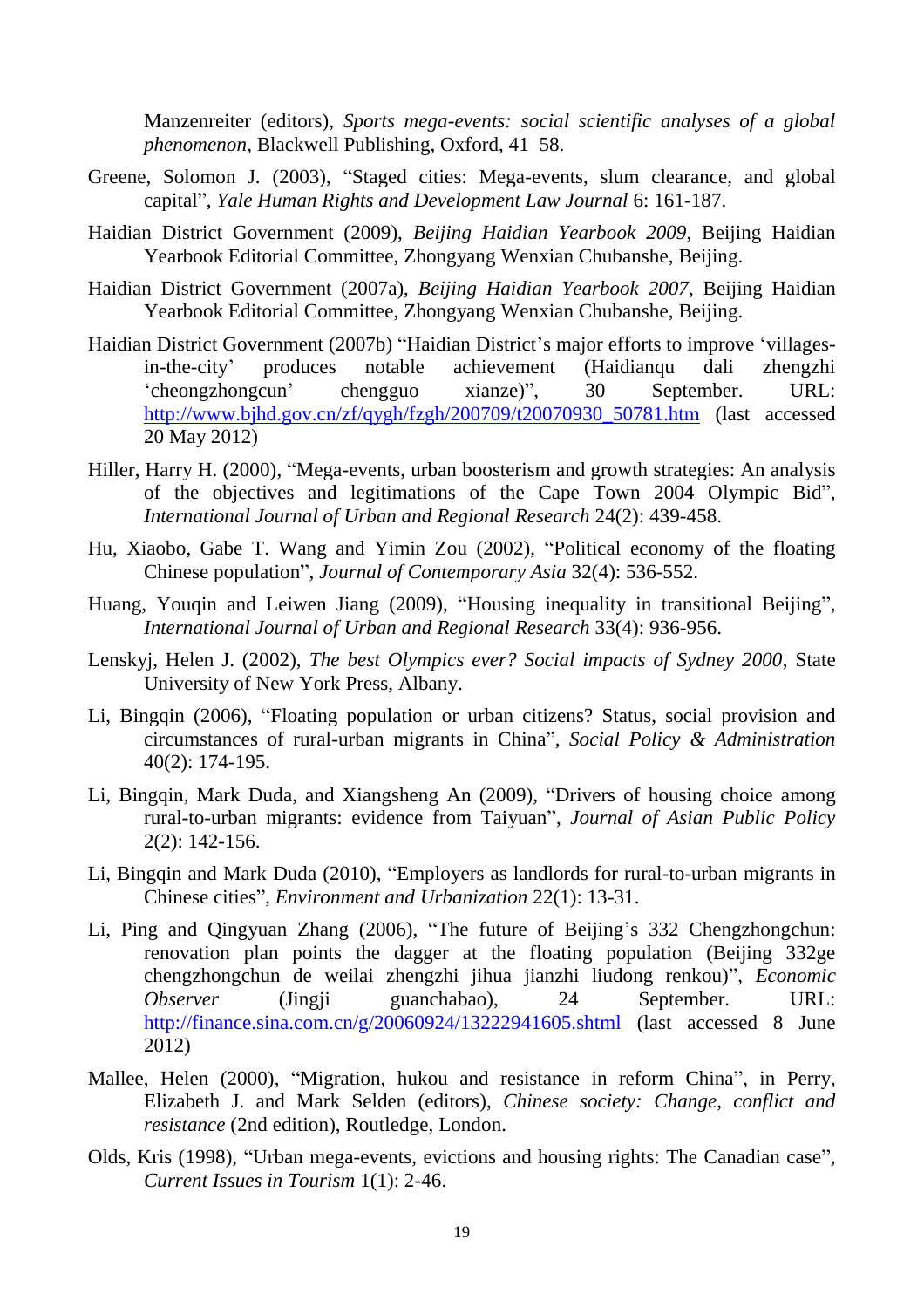- Parker, Emily (2008), "Dragons win: The Beijing Games and Chinese nationalism", in Worden, Minky (editor), *China's great leap: The Beijing Games and Olympian human rights challenges*, Seven Stories Press, New York.
- Porter, Libby (2009), "Planning displacement: The real legacy of major sporting events", *Planning Theory & Practice* 10(3): 395-418.
- Shin, Hyun B. (2011), *Right to the city and critical reflections on property rights activism in China's urban renewal contexts*, CASEpaper 156, Centre for Analysis of Social Exclusion, London School of Economics and Political Science, London.
- Shin, Hyun B. (2009), "Life in the shadow of mega-events: Beijing Summer Olympiad and its impact on housing", *Journal of Asian Public Policy* 2(2): 122-141.
- Shin, Hyun B. (2007), "Residential redevelopment and social impacts in Beijing", in Wu, Fulong (editor), *China's emerging cities: The making of new urbanism*, Routledge, London.
- Short, John R. (2008), "Globalization, cities and the Summer Olympics", *City* 12(3): 321- 340.
- Smart, Alan and Josephine Smart (2001), "Local citizenship: Welfare reform urban/rural status, and exclusion in China", *Environment and Planning A* 33(10): 1853-1869.
- Smith, Christopher J. and Katie M.G. Himmelfarb (2007), "Restructuring Beijing's social space: Observations on the Olympic Games in 2008", *Eurasian Geography and Economics* 48(5): 543-554.
- Steenveld, Lynette and Larry Strelitz (1998), "The 1995 Rugby World Cup and the politics of nation-building in South Africa", *Media, Culture and Society* 20(4): 609-629.
- The IOC EB (Executive Board of the International Olympic Committee) (2000), *Report by the IOC Candidature Acceptance Working Group*, Lausanne. URL: [http://www.olympic.org/Documents/Reports/EN/en\\_report\\_287.pdf](http://www.olympic.org/Documents/Reports/EN/en_report_287.pdf) (last accessed 30 May 2012).
- Tian, Li (2008), "The 'Chengzhongcun' land market in China: Boon or bane? A perspective on property rights", *International Journal of Urban and Regional Research* 32(2): 282-304.
- Van der Westhuizen, Janis (2004), "Marketing Malaysia as a model modern Muslim state: The significance of the 16th Commonwealth Games", *Third World Quarterly* 25(7): 1277-1291.
- Wang, Juan (2008), "Beijing clears 171 urban villages during the last three years (Beijing 3 nian zhengzhi 171ge chengzhongcun)", *Beijing Morning Post* (Beijing Chenbao), 20 October. URL: <http://news.sohu.com/20081020/n260122204.shtml> (last accessed 30 May 2012).
- Wang, Ya Ping, Yanglin Wang and Jiansheng Wu (2009), "Urbanization and informal development in China: Urban villages in Shenzhen", *International Journal of Urban and Regional Research* 33(4): 957-973.